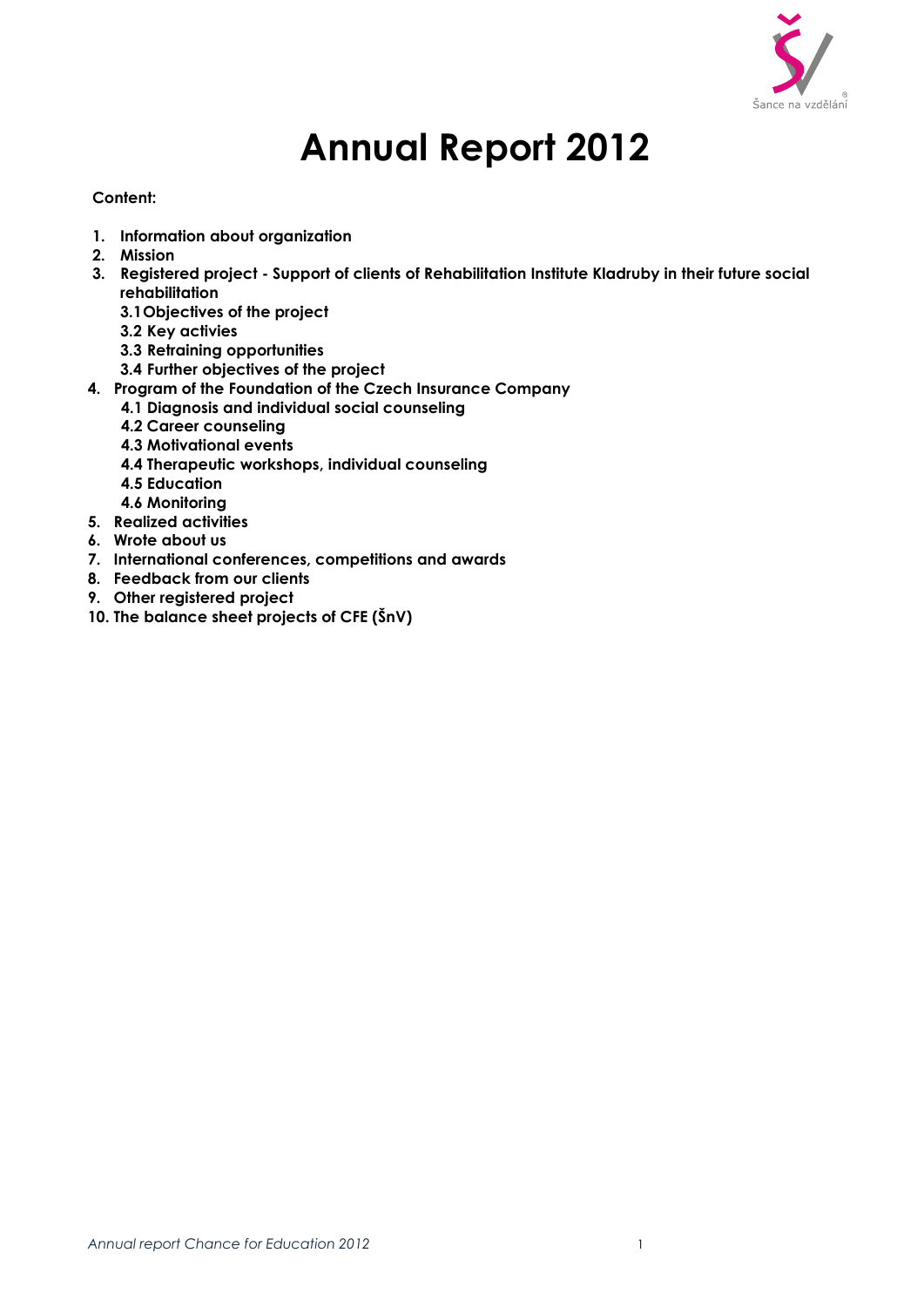

# **1. Information about the organization**

Public beneficial company Chance for education was established by the founding charter in the form of a notarial record on 20<sup>th</sup> of February 2009

The only founder of the company is Centrum andragogiky, Ltd., with its Head Office in Škroupova 631, Hradec Králové 2, 500 02, identification number 27489698, registered in the Commercial Register kept by the Regional Court in Hradec Králové in the section C, number of insertion 22067, www.centrumandragogiky.cz.

This company provides comprehensive services in the field of further education, adult education and human resource management. It also provides consulting services in the areas of grants from EU funds, technical assistance in project preparation and management of grants. Its aim is to offer education, open courses and certified courses to full satisfaction of the client. Educational programs are certified by the Ministry of Labour and Social Affairs, Ministry of Education, Ministry of Interior and the Ministry of Health.

## **Scope of services:**

a) public education, and in particular:

- the organization of open courses, events and workshops focused on the issue of equal opportunities, corporate social responsibility, work-life balance, etc.

- education aimed at improving knowledge and skills of the elderly,
- consulting services in the field of education,
- the creation of and operation of information websites,
- publication of promotional materials for the purpose of information and education;

b) international cooperation in the field of education, namely:

- transfer of know-how, methods and procedures,
- organization of cultural, sporting and social events,
- development of tourism and interest in knowledge;

The Company may perform community service in addition to the provision was based, as well as other activities ("Additional Activities"), provided that the additional activity will be achieved through more efficient use of assets while not compromising the quality, range and availability of community services.

Subject matter and scope of supplementary activities of public beneficial company (manufacturing, trade and services) not included in the enclosure 1-3 of the Trade Act, namely:

a) non-formal education and training, courses, training courses, including teaching,

b) operation of arts, cultural, educational and entertainment facilities, organization of cultural and entertainment events, exhibitions, fairs, shows, and similar events,

c) advisory and consulting services, expert studies and reports,

d) advertising, marketing, media representation;

#### **Management Board:**

| Chairman: | PhDr. Marie Jírů        |  |
|-----------|-------------------------|--|
| Members:  | PhDr. Jindřiška Šťavová |  |
|           | Ing. Lucie Bělinová     |  |

#### **Statutory authority:**

Director: Ing. Daniel Suchochleb

#### **Supervisory Board:**

Bc. Renata Jírů till 19th of June 2012 Ing. Petra Škopová from 19th of June 2012 Ing. Jana Šedová from 5th of March 2010 Nikol Jírů till 19th of June 2012 Bc. Anežka Révayová from 19th of June 2012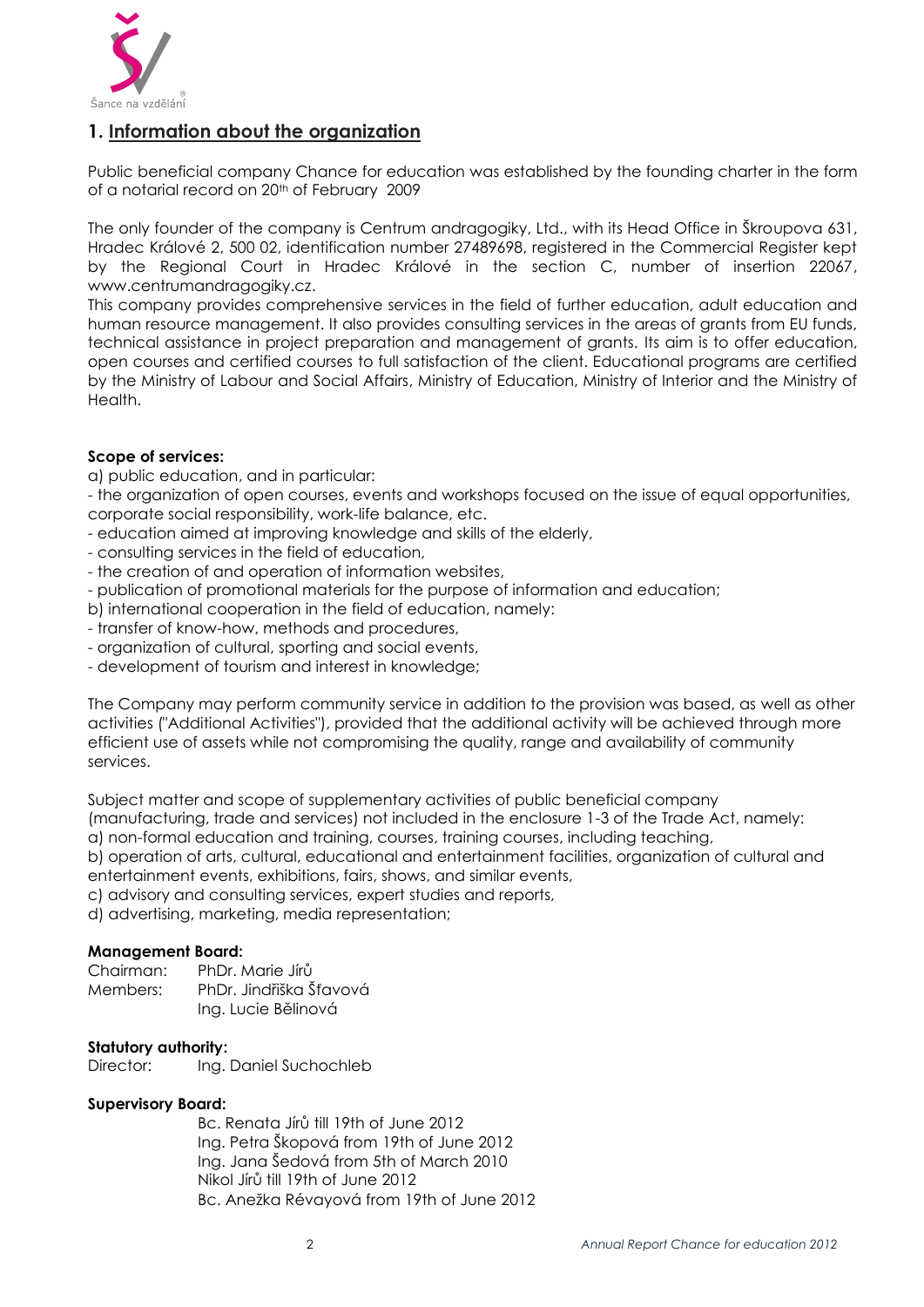

# **2. Mission**

The mission of the non-profit organization Chance for education is to lead through consultation and training programs socially and health disadvantaged people to orientation in the real world, for finding and learning about oneself, the social and labor integration and thus the psychological balance.

# **3. Registred project**

In 2010, the company obtained a financial grant upon request within call for proposals no. 44 GG 2.1 OP LZZ: Support of clients of Rehabilitation Institute Kladruby in their future social rehabilitation registration number CZ.1.04/2.1.01/44.00095.

The project was funded by the ESF Czech Republic through the Operational Programme Human Resources and Employment and state budget of the Czech Republic. The project was finished on 30th of April, 2012.

Projekt, který byl financován z prostředků ESF ČR prostřednictvím Operačního programu Lidské zdroje a zaměstnanost a státního rozpočtu ČR skončil 30. 4. 2012.

**Place of realization:** Rehabilitation Institute in Kladruby and regions

## **Employees to the date 31. 12. 2012:**

| Vlasta Krejčová       |  |  |
|-----------------------|--|--|
| David Bureš           |  |  |
| Ing. Lucie Svobodová  |  |  |
| Bc. Barbora Stöckel   |  |  |
| MUDr. Lucie Dostálová |  |  |
| Mgr. Jitka Marková    |  |  |
| Mar. Petra Pešoutová  |  |  |

project manager financial manager administrative manager diagnostician diagnostician personnel manager retraining guarantor

#### **Budget**

The total amount of the grant was 5 275 726,40 CZK



# **3.1 Objectives of the project**

*Rehabilitation institute Kladruby*

The project was intended for clients of the Rehabilitation Institute. Its aim was to facilitate the social rehabilitation of these clients by allowing retraining and subsequent mediation of work in accordance with their qualifications and health capability. The specific objective of the project was to create a database of cooperating companies, adequate jobs and adequate retraining in order to be to place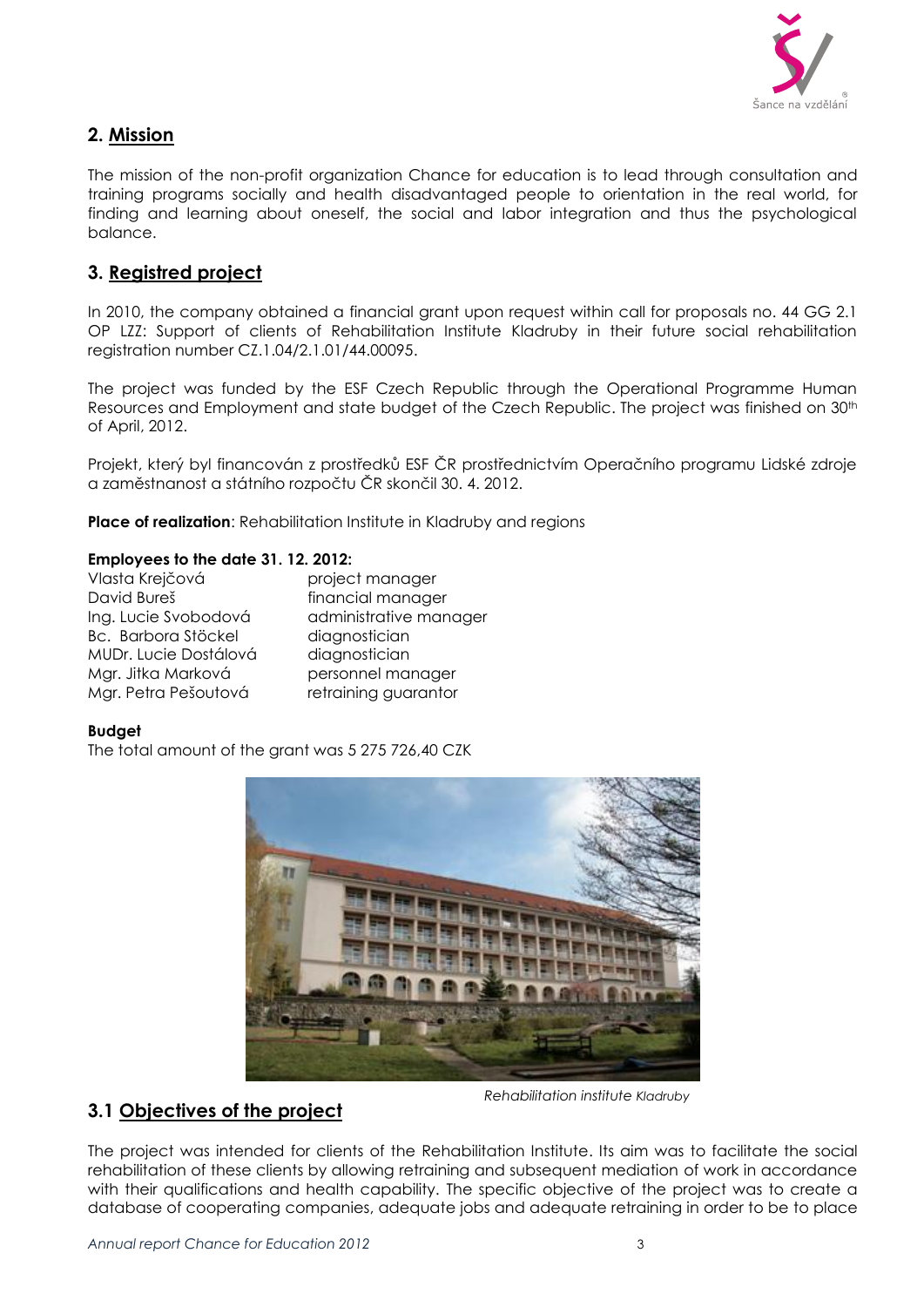

clients of the institution in the labour market after the completion of the project. Individual clients entered through balance and working diagnosis and on the basis of them was recommended appropriate retraining. At the same time were negotiations taking place with companies about the possibility of placement clients after retraining. Individual clients underwent retraining selected according to their health possibilities after their successful completion (and completion of rehabilitation) entered arranged jobs.

The project includes activities that help to overcome the difficulties which can occure during integration into the labour market.

The project supported by ESFCR resulted from the experience of employees of Rehabilitation Institute Kladruby who, based on personal interviews with clients deemed necessary to complete the medical rehabilitation with:

- clients' motivation to engage in an active life, including the labour market
- social work and diagnostics,
- guidance in selecting a job,
- training and retraining focused on the application in the appropriate position.

The project offered people with disabilities:

- possibility of preparing to return into the labour market already during the medical rehabilitation
- preparation for the job according to corresponding possibilities

- possibility to participate in workshops and discussions with persons who have successfully returned to the labour market

# **3.2 Key activies**

- balance and work diagnostics of RI Kladruby clients
- motivation of clients
- retraining
- cooperation with companies
- verification of the effectiveness of shared jobs
- monitoring and project management

## **3.3 Retraining opportunities**

To the clients of RI Kladruby were offered tailored retraining and assistance in their subsequent placement in the labour market.

Courses accredited by the Ministry of Labour and Social affairs:

- care of people with health handicap in the family
- psychical stress management, burnout syndrome
- current legislation in social services
- healthy communication
- individual planning
- music therapy
- and others

#### Courses accredited by the Ministry of education, youth and sport

- trainer
- call centre operator
- sales representative
- project manager
- financial consultant
- principles of enterprising
- PC operator
- and others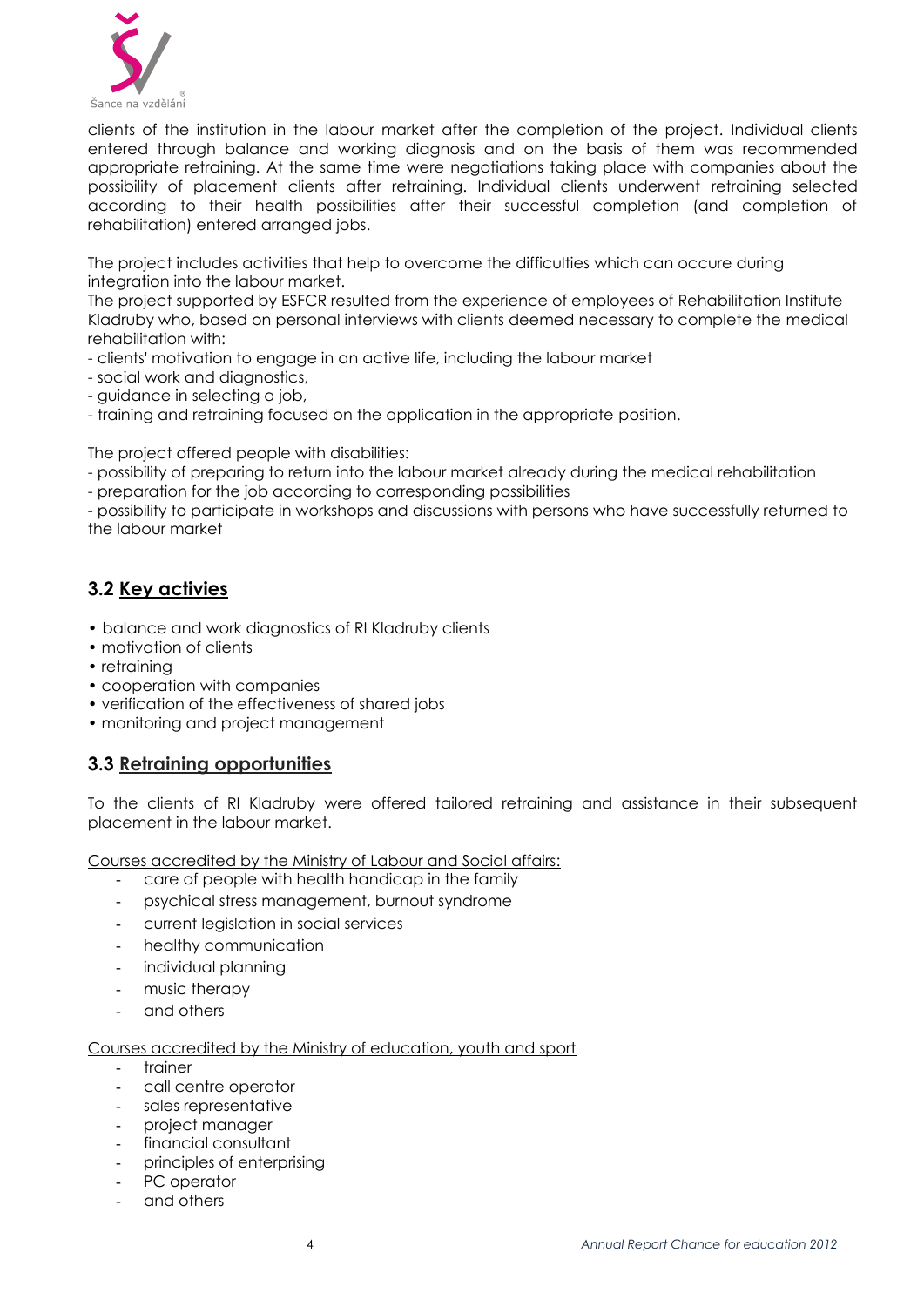

# **3.4 Further objectives of the project**

Creating a database of cooperating enterprises, including descriptions of suitable jobs and their claims, database of job seekers from among the clients RI Kladruby and others with information on health status, qualifications or optimal range-time linking these databases with existing and functioning databases for the same target group.

Disabled persons was offered free participation in accredited training and retraining courses and subsequent assistance in locating and arranging job tailored to their needs. Training was conducted by an individual education plan so that closely matched the client capabilities.

# **4. Program of the Foundation of the Czech Insurance Company**

Since May 2012, the financial support of the project took the Czech Insurance Company Foundation (Nadace České pojišťovny). This project of support of people with disabilities continues and is being gradually extended to other programs.

The new program is divided into three parts:

- Return to life client support of the Czech Insurance Company Ltd.
- Support of clients of the Rehabilitation Institute Kladruby for future social rehabilitation
- Support of clients of other rehabilitation centers the integration of socially excluded groups in the labour market

The aim of the program is to facilitate the social and vocational rehabilitation by providing a retraining and a subsequent mediation of work in accordance with the qualifications and medical fitness of clients and other interested persons.

## **4.1 Diagnostics and individual social counseling**

Within this activity, diagnosticians (a doctor and a social worker) conduct medical and balance diagnostics, which is an important part of the subsequent career counseling.

Diagnosticians are involved in:

- database preparation of suitable clients for participation in vocational rehabilitation

- development of appropriate motivational activities that help clients to overcome psychological barriers while making contact with HR consultants.

- work with clients of RI (Rehabailitation Institute) Kladruby and with clients who have left the RI and also with their families

- preparation of medical diagnostics based on medical reports and consultations with the client (potential, limitation, assessment of physical or other handicaps)

- preparation of balance diagnostics (family background, possible assistance, transportation, temporary residence, financial situation, possible job, working potential)

- preparation of a working diagnostics in consultation with the competent workers of surveyed companies about the client's current situation (wheelchair accessibility, individual needs, specific needs when moving in buildings, or other special needs )

- preparation of social counseling (invalidity pensions, related social services, possibility of simultaneous employment, etc.)

# **4.2 Career counseling**

## **Direct work with clients:**

- current needs related to employment (partial education, retraining, assistance in preparing a CV and letter of motivation , assistance in creation of an e-mail address suitable for correspondence with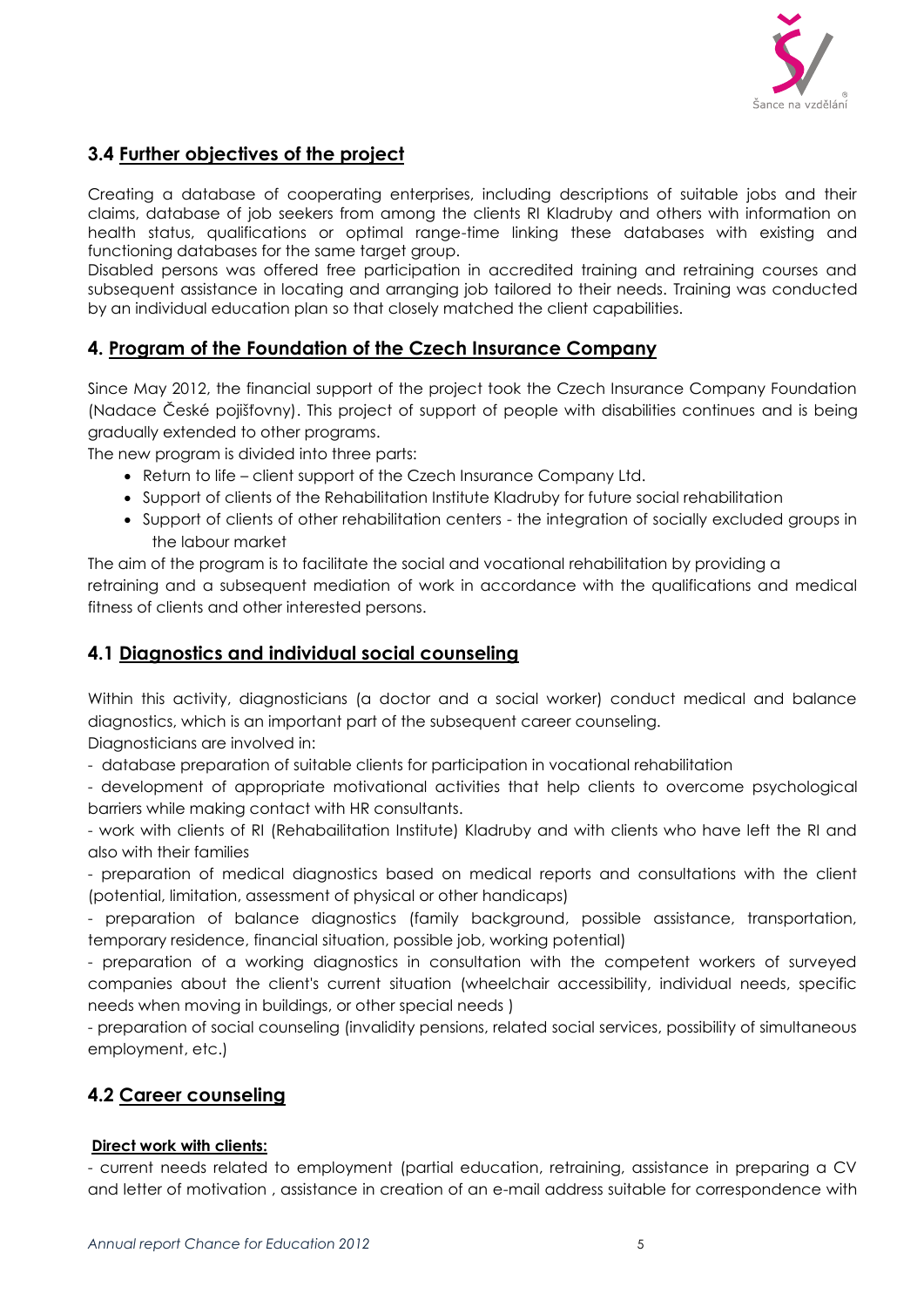

an employer, overcoming of anxiety and fear of possible problems that may occur with employment…)

- setting goals and actions to achieve with regard to the current state of health, providing direct support and assistance in meeting these objectives

- partial labour - law counselling (the area of employment law - protected positions, contributions to the employment of persons with disabilities, medical assessment service, possibility of simultaneous employment and receiving disability benefits, etc.)

- comprehensive labour - law counselling of the client's situation (in collaboration with diagnosticians)

- job offers mediation, consultation with the client about the offers, client enrolment on a selection procedure (the support is provided to the extent of the current abilities of a specific client)

- selection of a suitable employer for direct addressing with a job application or creation of a new position

- possible supporting participation of our clients in a selection procedure

- preparation of excursions to selected employers

## **The most frequently reported current needs are:**

Labour - law counselling, supplement education, how to self-present at the employer, where and how to search for a suitable advertisement for persons with disabilities, communication with the employer about health disadvantage, eliminating the stress of dealing with the employer , how to mention a longer work break in the CV, how to formulate one's handicap in a cover letter, to clarify capabilities of one's job – consultation on particular job offers, etc.

## **The most common barriers to clients in search of work are:**

Non-stabilized state of health, planned surgery, following spa treatment, etc. These things affect a lot of people who can actively look for a job and can start working after that.

Overview of the different stages of the process of career counseling for the period from May 2012 to the end of 2012.

The following overview shows the situation of human resources in the aforementioned period. This review aims to capture the dynamics of the process - thus the constantly changing number of clients who could cooperate at that period, and the phases in which they were in each period.

Clients mentioned above went through the different phases in the process of vocational rehabilitation. Some clients went through the several phases, some of them repeatedly:

- clarification of current needs (e.g. in the field of disability pension, sick pay, state of health, etc.)

- clarification of current needs related to employment in the partial education (PC courses, foreign languages, etc.)

- clarification of current needs related to employment in the retrainig

- labour - law counselling

- selection of the appropriate job classification (job, post) and its search

- selection procedures that our clients participated or personal visits of a client at the employer (discussing about job opportunities)

- formation/modification of CVs (including cover letters)

- dealing with the job centres to provide financial support for employers of people with disabilities or to create a socially useful (purposeful) job

- cooperation with a company looking for jobs - to expand job opportunities and improve the employability of our clients

- direct support of people who have started to work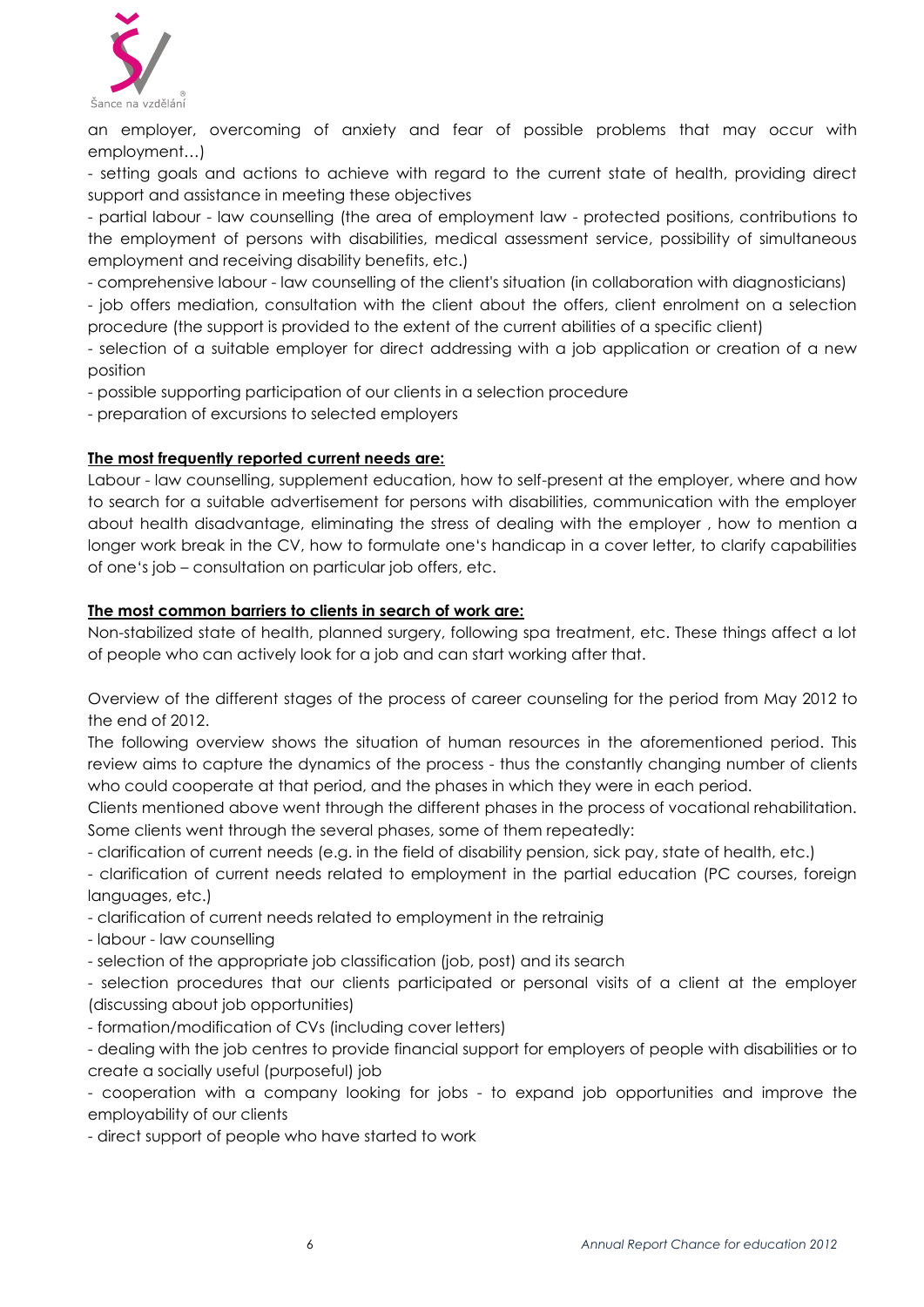



*Chart : Diagnostics and career counseling*

94 employers were contacted during the period of the implementation of the project.

# **4.3 Motivational events**

The aim of motivational events prepared by the implementation team is:

- to familiarize clients with the services offered by Chance for Education NGO (non-governmental organization - Šance na vzdělání, o.p.s.)

- connection of experiences with employing persons with disabilities (OZP)

- consulting on social issues, employment, coping with stressful situations and proper communication

- individual support (therapy or psychological counseling)

There have been several motivational events which were attended by 73 people. The largest number of students and actively involved people participated in three conferences called "Talent and what next?" II., III., IV. 187 people came in total. The attached chart indicates the distribution of participants at other workshops.



*Annual report Chance for Education 2012* 7 Social counseling (20), Relaxation techniques (25), How to prevent stress (21), Good communication (7)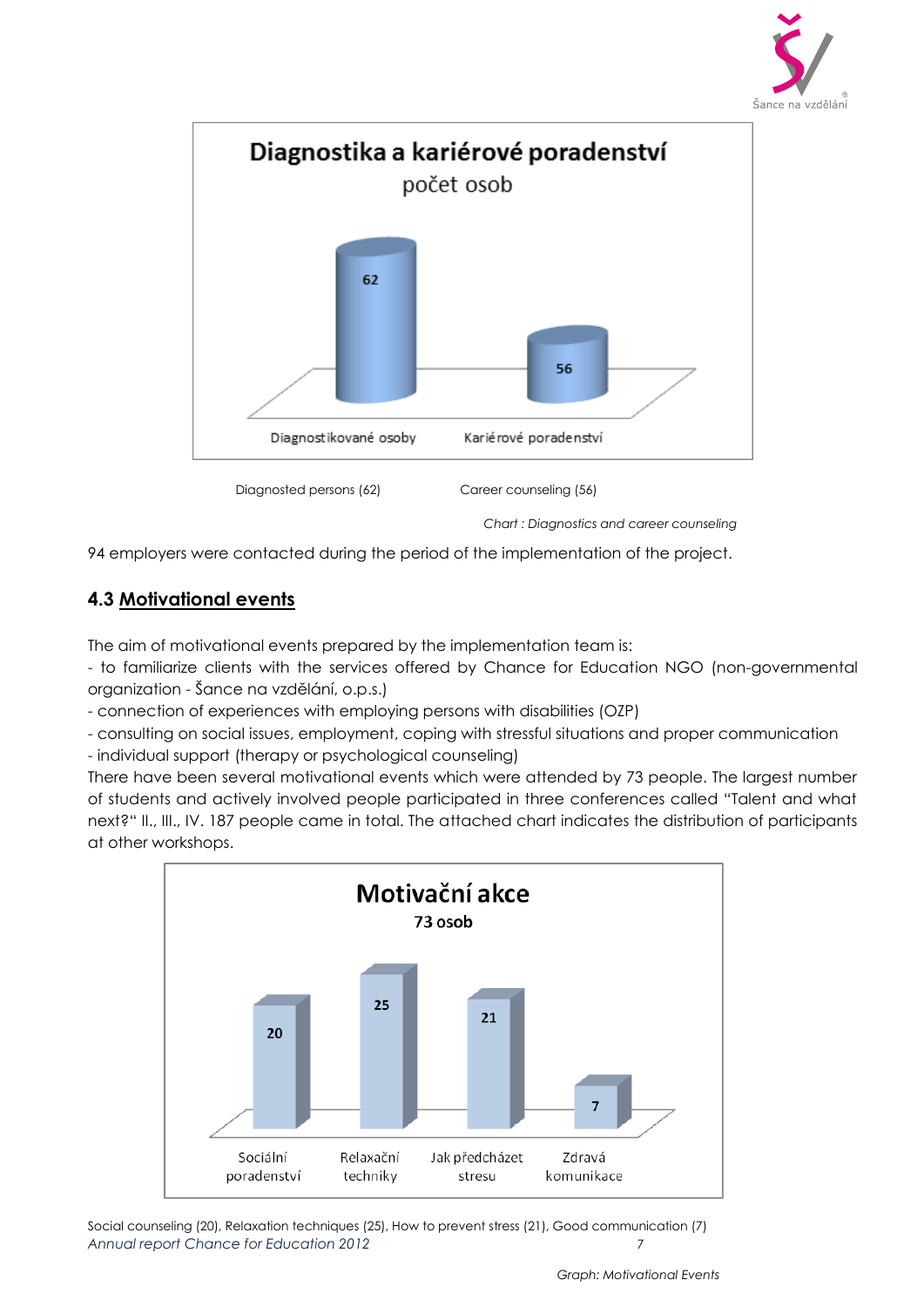

# **4.4 Therapeutic workshops, individual counseling**

The autobiographical story of a client – person with disability (OZP) followed by a discussion about what helps and does not help to find a new way of life . There will be heard some information about individual support in working and psychological counseling as well.

To whom the seminar is intended for: patient of RI Kladruby family member client of Chance for Education NGO (Šance na vzdělání, o.p.s.) client of the Czech Insurance Company

Annotation:

The illness may be perceived as a challenge to change the way we live or to reconstruct our value orientation. Then it can be understood even as an opportunity given to us on our journey through life. It allows us to other, often completely unexpected perspective of what surrounds us and what is part of our daily life. It depends on us how we can take advantage of that oportunity.

Someone may be encouraged by these words, someone may be irritated. We will not impose you a positive thought or ignore the suffering of illness. We will share with you one authentic story of a woman about her illness that capsized her life upside down. You will learn how to feel , what helped and did not helped her to move on, search and find a new way of life and a new meaning of life. Her story will be accompanied by a therapist and consultant in the field of psychological and relationship problems .



# **4.5 Education**

PC Courses (51), PC Lync Courses (11), English Course (92), Occupational Therapy (7), Osteopathy (1), Beauty Services (1) *Chart: Education*

Within this activity, the complementary educational events such as PC courses are offered to clients, without which most of the work cannot be practised as well as a foreign language teaching, especially when the basics of the English language are required in a number of companies. Other training recommended on the basis of a working diagnostics is retraining, whether group or individual according to the client.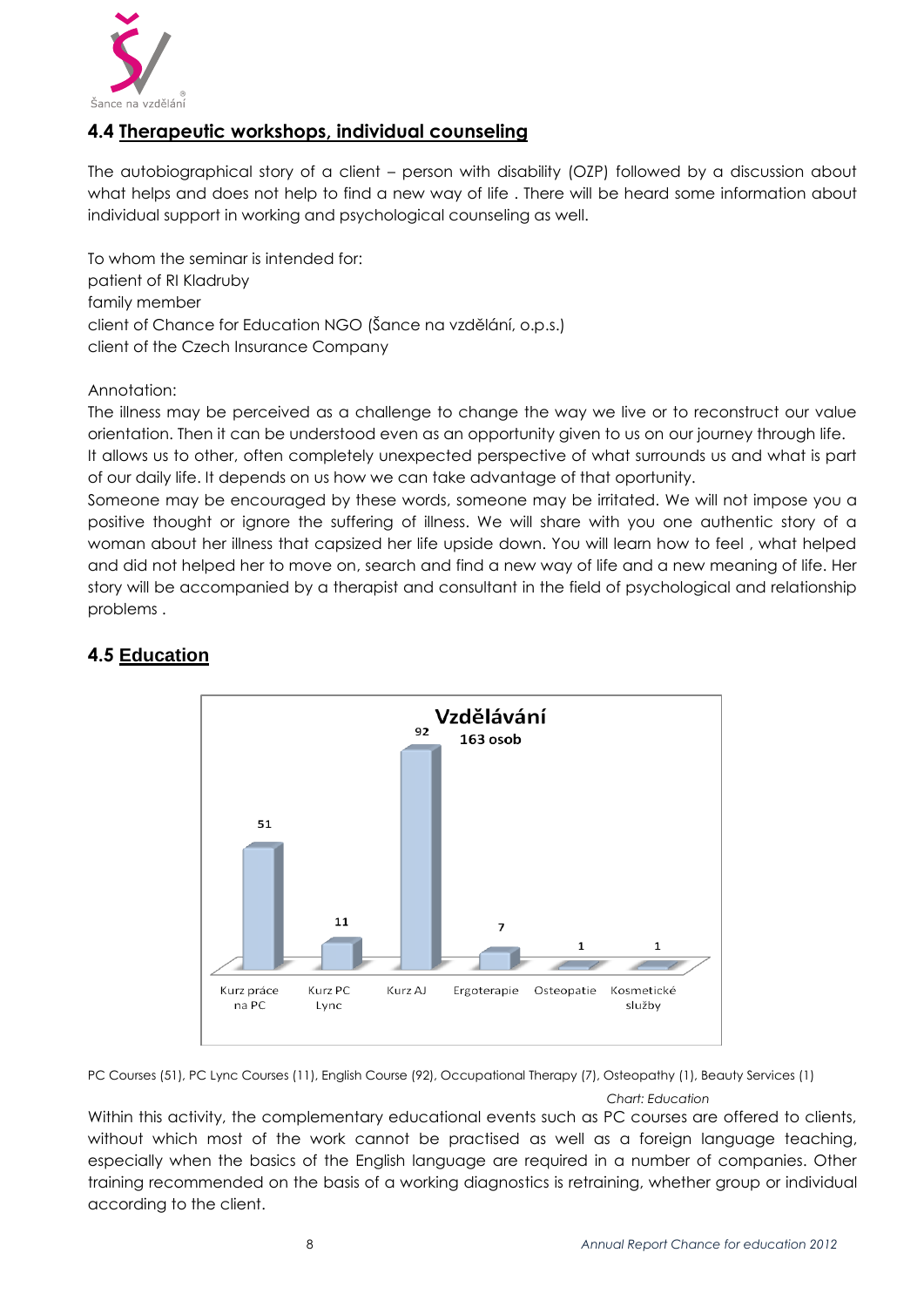

First Category of Education :

20 PC Kladruby Courses 4 PC Lync Courses 22 English Conversation Courses in RI Kladruby

Second Category of Education, retraining:

In the first phase of the project, clarifying of needs of clients and clarifying of a possibility of retraining due to their current state of health took place.

We have discussed the following retrainings with clients:

ambulance driver course, social worker course, occupational therapy course, tutor, course on creating Web pages, follow-up course on marketing, etc., there were :

2 Occupational Therapy Courses

- 1 Osteopathy Course
- 1 Beauty Services Course

# **4.6. Monitoring**

There are regular meetings of the implementation team in RI Kladruby and the Czech Insurance Company. There were these actions :

Six meetings of the implementation team of the Czech Insurance Company (ČP) and the Chance for Education (ŠnV): 31st May, 21st June, 31st July, 12th September, 11th October, 5th November 2012. The project team of CHFE (ŠnV) held 11 meetings in RI Kladruby (19th January, 29th February, 4th April, 31st May, 7th June, 31st July, 29th August, 17th September, 18th October, 5th November, 13th December 2012).

Discussed were:

- motivational seminars content
- extension and modification of the content of motivational courses
- the way of communication with clients
- suggestions for further cooperation with enterprises employing persons with disabilities
- suggestions for retraining courses
- suggestions of discussions with businesses and people with disabilities (OZP)



*Meeting of the implementation team*

# **5. Realized activities**

#### a) Balancing and working diagnostics

62 newly diagnosed clients were addend within the Foundation of the Czech Insurance Company's (NČP) balance and work diagnostics. Clients fill out a questionnaire for supported person when entering the project and attend the interview with the social and medical diagnostician. After an evaluation of working assumptions will participate in an individual interview with HR manager who acquainted of the possibilities of employment before the interview. The procedure with clients is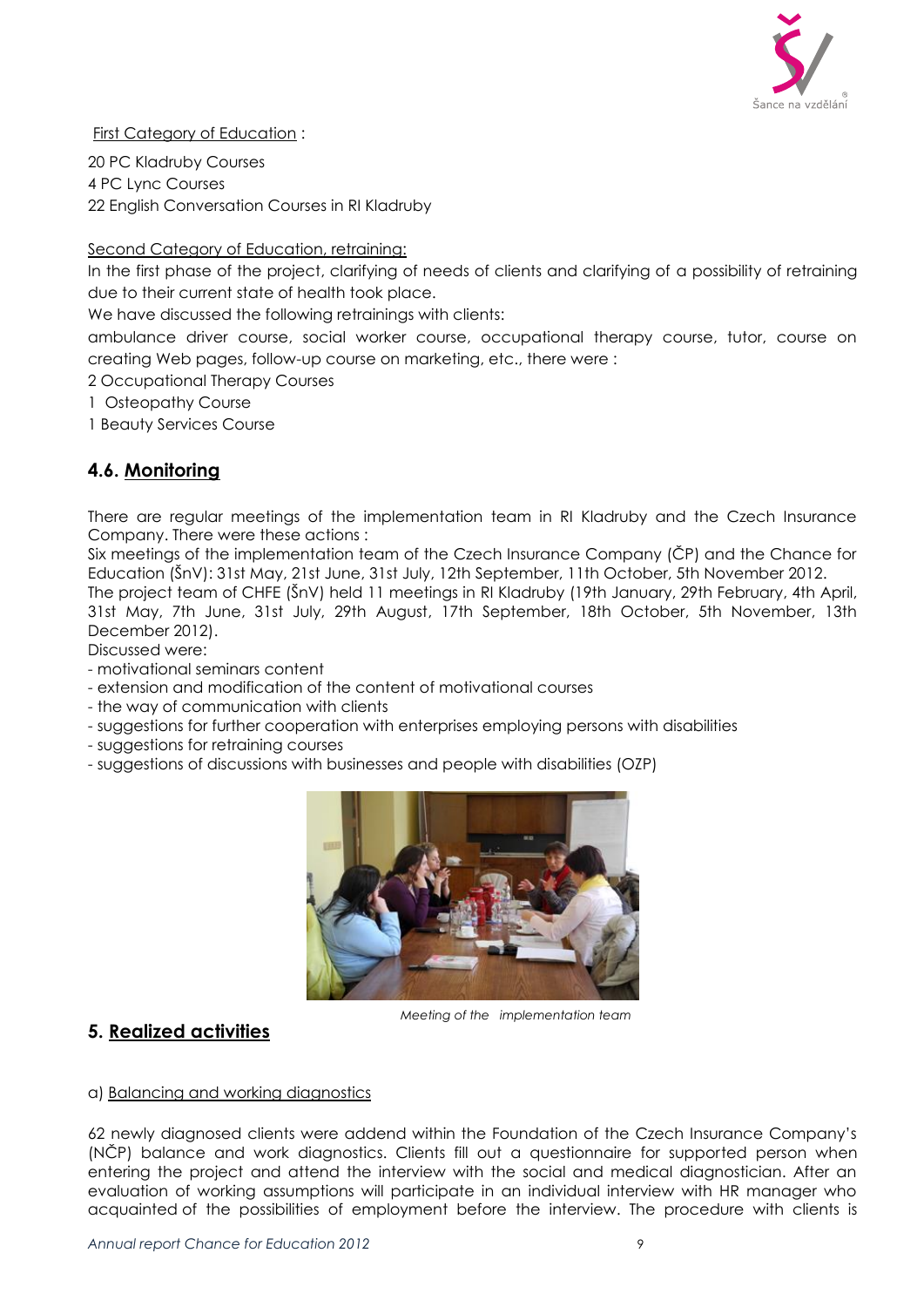

documented in annex named The Current List of Clients of Social Rehabilitation Project within the Competence of Human Resources .

#### b) Client Motivation

#### Social counseling, RI Kladruby

workshop on "World of work of people with handicap, or step by step to work" (I want to work, basic knowledge of legislation, how to build a CV, a cover letter, how to look for a job, where to look for an advice ).

Dates: 14th August, 13th September, 23rdOctober, 15th November, 6th December 2012

Total number of participants: 20

Relaxation techniques in practice, or "Chance to gain a mental strength", RI Kladruby

The aim of the course is to familiarize yourself with the different kinds of techniques that help to increase physical endurance. There are several relaxation techniques: breathing techniques , the Jacobs progressive muscle relaxation, an autogenic training, a beneficial quietening. Another issue is an example of a reflex massage in terms of self-help with some pain and also the EFT method (basic information about the method, an example of how the methods works).

Dates: 28th – 29th April, 29th August 2012

Total number of participants: 25



*Course: Relaxation techniques in practice*

#### **How to prevent an excessive stress, RI Kladruby**

or "Setting a new stage of life" - practical advice on how to cope with everyday stress at work and in personal life.

Dates: 26th January, 29th March, 26th June 2012 Total number of participants: 21

## **"Healthy" communication - or using the "healthy" communication to improve our life quality, RI Kladruby**

A workshop explaining the need for assertive communication at work and in personal life, communication in complicated situations.

Dates: 23rd February, 11th April 2012 Total number of participants: 7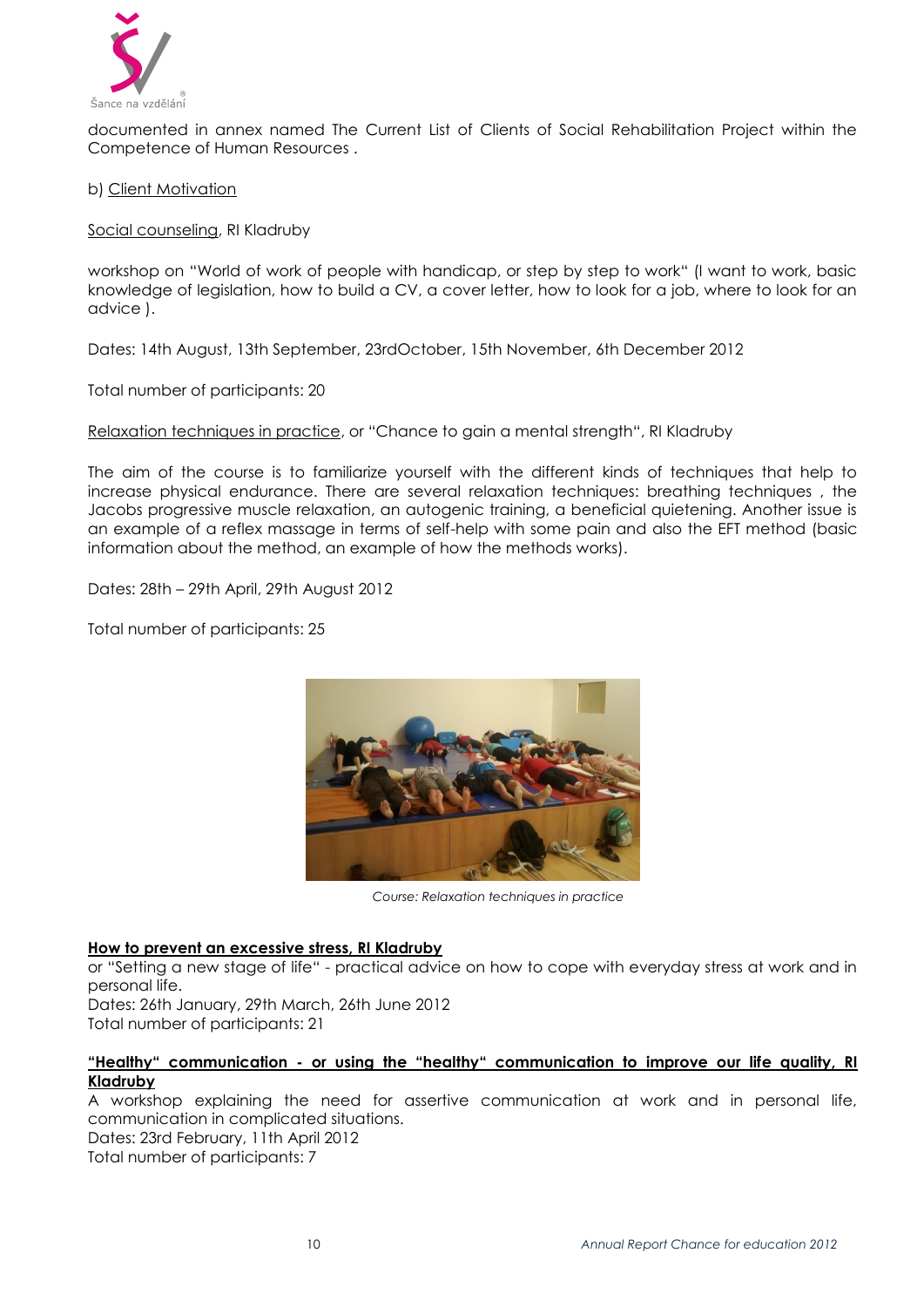

## **Talent and what next? II. Prague, 25th January2012**

Chance for Education NGO held the second conference aimed to promote the empoyment of handicapped persons on the Czech labour market.

Because of the great interest of the participants at the first conference held in Brno on 30th June in 2011, the public service company Chance for Education decided to organize a similar event this time in the capital of the Czech Republic, Prague.

The conference entitled: "Talent and what next? II." took place on 25th January in 2012 in the hotel Globus in Prague 4. The main objective was to highlight the employment of handicapped persons on the Czech labour market and to bring this issue to general public, to share both positive and negative experiences and to learn the latest news in the field of employment. During the all-day program, participants had the opportunity to familiarize themselves with specialized lectures and presentations of speakers representing employers, government and non-profit organizations and institutions supporting the disabled. The program included the experience of handicapped persons who have already passed the process of finding a suitable job and could present thein own experience.

The conference was hosted by famous Czech actor Pavel Nový that contributed to the pleasant atmosphere throughout the day.

Attendance : 60 people



*Conference: "Talent and what next? II." in Prague*

#### **Talent and what next? III. Kladruby, 24th April 2012**

**Based on demand and great interest of the participants of previous conferences held in Brno on 30th** June 2011 and in Prague on 25th january 2012, the public service company Chance for Education decided to organize another similar event this time directlyy at the Rehabilitation Institute Kladruby near Vlašim.

The conference, entitled " Talent and what next? III." took place on 24th April 2012. The main aim was also to bring closer the empoyment of handicapped persons on the Czech labour market to the clients of Rehabilitation Institute Kladruby and to general public.

During the all-day program, participants had the opportunity to meet with professional presentations of selected speakers from the employers, institutions supporting people with disabilities and state organizations. The program included the experience of handicapped persons who have already passed the process of finding a suitable job.

A tour through the Rehabilitation Institute and a workshop on career consulting was an interesting bonus for all participants.

Attendance : 67 people



Conference: "Talent and what next? III."in Kladruby

#### **Talent and what next? IV. Prague, 7th November 2012**

The public service company company Chance for Education decided to organize another conference in Prague thanks to the support of the hosting organization T -Mobile Czech Republic, Ltd. directly at the company's place. Attendance was huge again. During the all-day program, participants had the opportunity to familiarize themselves with specialized lectures and presentations of speakers representing employers, medical institutions and companies supporting the disabled people. The disabled themselves shared their experience of passing the process of finding a suitable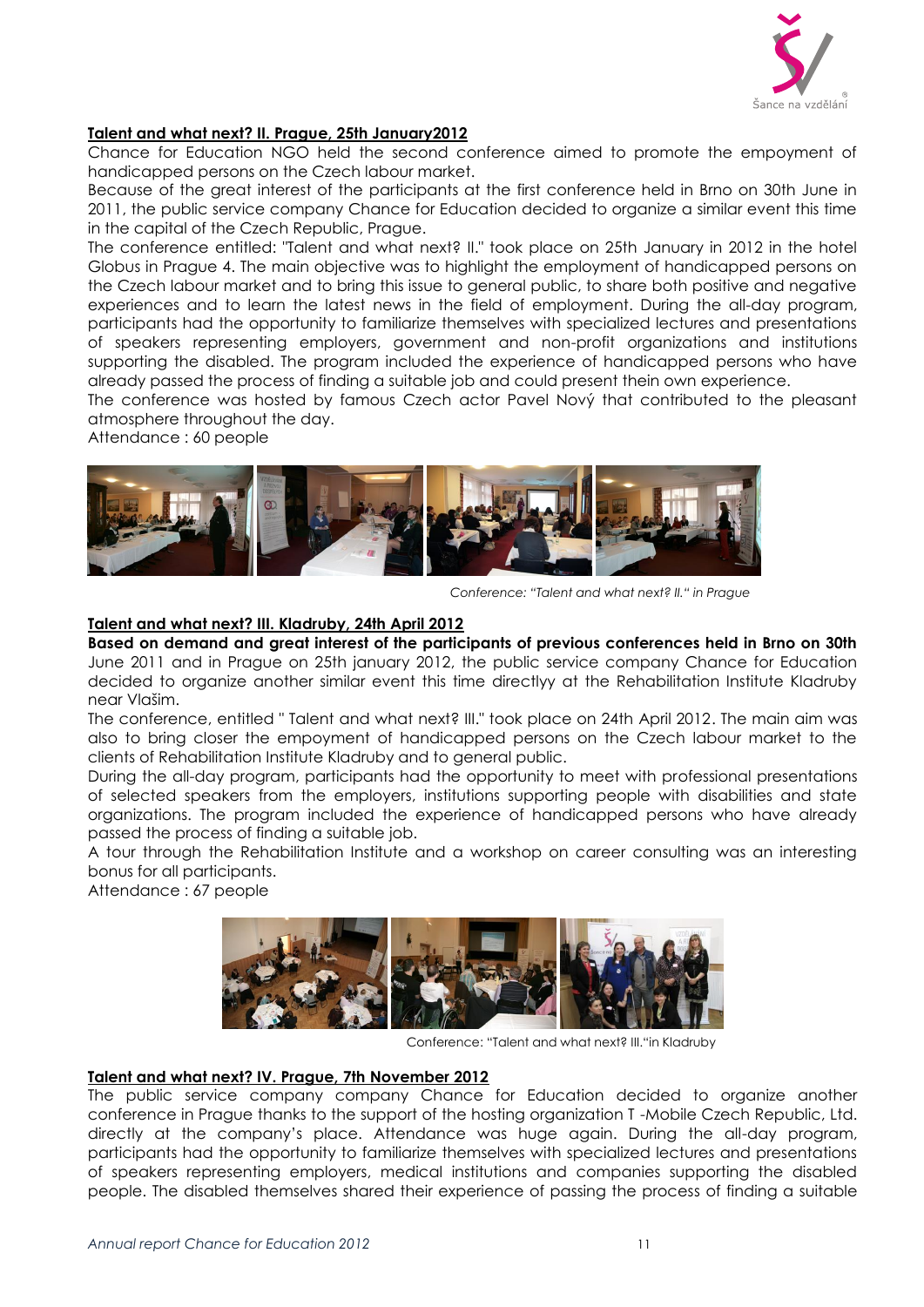

job. A tour throughout the T-Mobile monitoring center was an interesting bonus for all the participants, and a workshop on career and social counseling was very beneficial for those interested in it. The conference was hosted by Mr. Daniel Rumpík from Radio Blanik, who made the atmosphere of the event very pleasant.

Attendance: 60 people



*Conference: "Talent and what next? IV."in Prague*

## **c) Therapeutic seminars**

The story of ordinary life - I wanted to live - Autobiographical Story of Barbara Stöckel

Discussion about what helps and does not help to find a new way of life.

Moto: Disease can be perceived as a challenge to change the way we live, or

to reconstruct our value orientation. Then, however, it can be seen even as an opportunity given to us on our journey through life. It allows us another, often completely unexpected, point of view of what surrounds us and what is a part of our everyday life. It's only up to us how we can take advantage of the opportunity.

Information about work and psychological counseling. Dates: 20th September, 25th October, 22nd November 2012





*Therapeutic seminar*

#### **d) Educational events**

Participants became familiar with the basics of Word, Excel and PowerPoint. Classes were held in the computer classroom equipped due to the acquired grant in RI Kladruby.

Dates: 11th January, 30th January, 15th February, 5th March, 28th March, 18th April, 13th June, 15th June, 9th July, 11th July, 20th August, 22th August, 19th September, 21st September, 17th October, 19th October, 20th November, 22th November, 11th December, 13th December 2012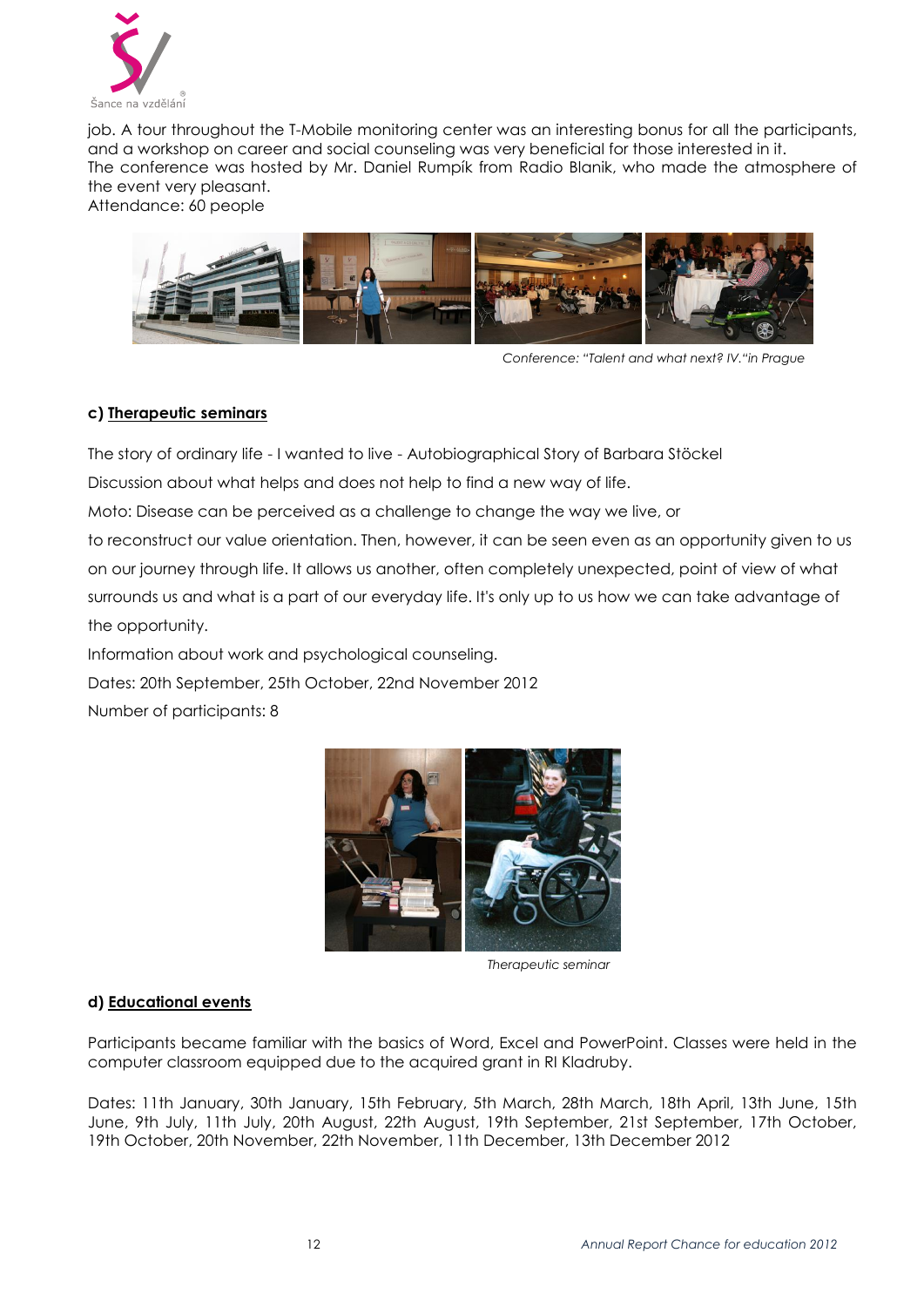

## **Accredited Occupational Therapy Course Praha 2, Albertov**

The course was designed for workers who are in a direct contact with clients with disability or after some injury. This course does not replace the university occupational therapy studies, but provides participants the opportunity to look at their work with clients with various disabilities from the perspective of occupational therapists, for example, who knows what compensatory aid will be the best for particular client. Course graduates will not be able to practise the occupational therapy independently, but under the supervision of occupational therapist.

Overall objective: To intensify the knowledge and skills of participants in how to motivate users of social services through the elements of occupational therapy.

Partial objective 1: To introduce the possibilities of occupational therapy techniques and alternatives, methods and processes of vocational rehabilitation in relation to specific target groups of users.

Partial objective 2: To enable participants the practical training of use of selected occupational therapy techniques.

**Date:** 9th March - 28th April 2012, 21st September - 20th October 2012 Total number of participants: 7

#### **Computer Course for advanced using the Live Meting application**

A unique event took place thanks to the Live Meeting application. This type of training is suitable for clients with limited physical activity and was tested for the first time

with the support of a teacher being at his computer at home. Other participants were in the home or medical environment in their rooms. Thanks to the internet connection the teaching was shared with all the participating people. The teaching had to be well prepared and plannned to had all the necessary technical background (PC, speakers (headphones) internet connection speed of at least 512 kbit/s, MS Office 2007 or MS Office 2010 installed). The course was suitable for students with basic PC skills and knowledge of terms (file, folder, icon, application, etc.). The course content was a basic text processing in Word, objects and their processing, spreadsheet processing, mail merge, preparation of long documents, working with long documents.

Basic spreadsheet editing in Excel, spreadsheet formatting, formulas in spreadsheets, computational operations, databases and their processing, chart creating, pivot tables and charts. The basic creation of presentation in PowerPoint, inserted objects, charts and tables in PowerPoint, animation, graphics.

**Dates:** March, September, October, November 2012 Total number of participants: 11

#### **English course** RI Kladruby, T-Mobile

The course was designed primarily to "permanent beginners" and intermediate students.

The basis of the classes was the **oral communication and the practical use of English in everyday situations on the road, at work, with friends, etc.**

Thematic fields of the course:

- Non-binding social conversation
- Telephoning in English
- English correspondence, CV in English

**Dates:** every Wednesday in February, March, April, October, November, December

Total number: 92

#### **Craniosacral osteopathy:**

The aim of the course was to teach gentle rehabilitation techniques. Theory and practice of treatment according to the Ten - Point Protocol of Palpation CSR and diagnostics.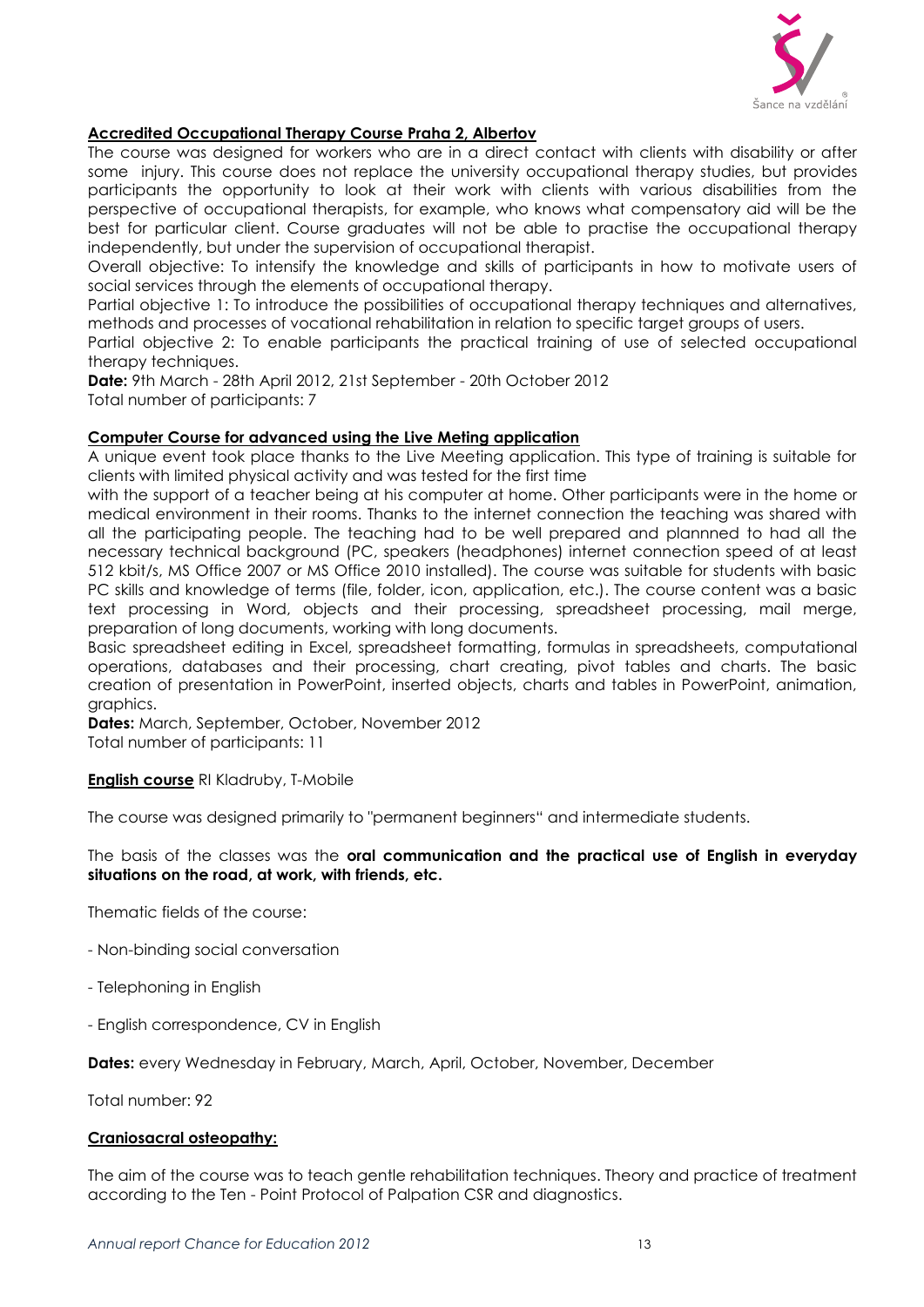

**Date:** 16th November, 18th November 2012

Total number of participants: 1

#### **Beauty services:**

Hygiene and disinfection, somatology, beauty care, counseling and care in services, decorative cosmetics and make-up.

**Date:** 10th February - 17th April 2012

Number of participants: 1

## **6. Wrote about us**

#### **Prague magazine 1st March 2012:**

**It looks like that the one of the meaningful projects, which is here to help the disabled, is on its last legs and a longstanding effort that has had great results, thanks to the decision of "powerful men", will not have a chance to continue, and the money from the European Social Fund may apparently go elsewhere. Will be found an assistance to educate people after an injury?**

The owner of the Center of Andragogy Marie Jírů MA immediately responded to the first information. But as I could expect she replied with not using the mild terms.

I do not understand why, because often there is money for errors and mistakes of "the highest men", and it is not for something as necessary as your help.

I believe we are not done with it, I am a realist, but I believe that someone thinking in the same way like us will appear if we logically explain what we want.

#### **So let's go!**

The concept of the project, which is carried out under the auspices of the non-governmental organization Chance for Education NGO (the Center of Andragogy, Ltd. is the founder of this organization) is divided into three parts: work with people right after an injury in the hospitals, education of relatives of these people and work directly with the disabled in institutions in order to motivate them to work and provide them a job.

#### **Is everybody always interested in your help?**

No, because they often do not realize what to expect in reality. There are nurses and doctors to help them in a hospital, but they are alone at home. There comes a turn, not only clients, but also their close relatives, who take care of them, come back to us. They are told everything they need to know, especially, what our assistance is, what they have to - or should - do for their close relatives.

#### **Does it mean that your work is based on experience, knowledge and practice?**

The entire project was based on the experience of the employees of the Rehabilitation Institute Kladruby. That experience was based on personal interviews with clients and the employees felt it necessary to enrich the medical rehabilitation:

- with the clients' motivation to engage in an active life, including the labour market
- with the counseling in selecting the appropriate job
- with the balance and working diagnosis
- with the education and retraining focused on the employment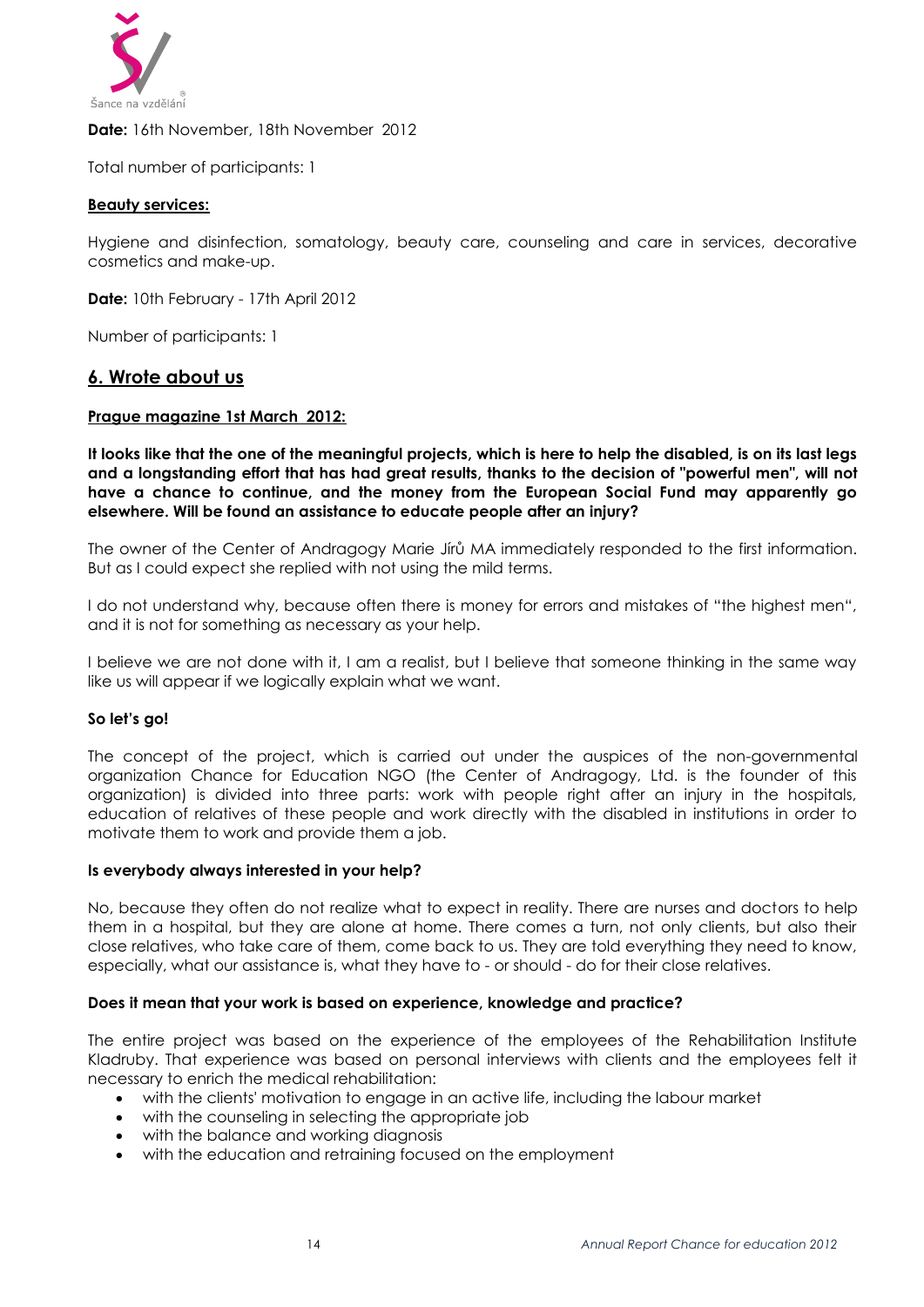

#### **It looks like as if the clients themselves just watched their health in a rehabilitation centre, do what the doctors "prescribe" and would rather not think about what happens when they return home, wouldn't they?**

Mostly, yes. Fortunately for them, it's all history. They focused mainly on the current treatment, expected and required improvement of the staff through appropriate rehabilitation and adequate health care. They did not think ahead that one day they would come out of the rehabilitation centre and would be forced to take care of their difficult future life.

#### **What "motivation" actions dou you offer?**

Those that familiarize clients with options such as the "use" of leisure time, but they also provide career counseling that is precisely what directs them to educational, retraining and then into working orientation.

#### **Do you employ them wisely?**

From the beginning, our entire project was set up so that the clients did not have time to think about the negative aspects of their situation, but they should be able to participate in the work process as quickly as possible and that should also facilitate their lifestyle.

#### **If I'm not mistaken, one of your (female) clients is now part of the team, right?**

Yes. A (female) client from Kladruby works for us as a diagnostician who managed and manages the preparation of new clients for career counseling in an excedent way. She herself managed to work with clients very quickly, for her, it became the main purpose of her life. She gained energy and thanks to it, she decided to complete gradually a college education. She was forced to suspend her studies because of her handicap some time ago. She is happy now with her bachelor's degree and continues studying to obtain a master's degree.

#### **Do you have more similar clients?**

I may seem conceited, but there are many of them among the clients of Rehabilitation Institute Kladruby. The way to a meaningful life opened in front of them. It's nice to see and hear that a way back to life have opened for them thanks to our implementation team. They are grateful they have somewhere to go not only with an asking for advice, but they also have the opportunity to participate in the necessary retraining or the educational process for realizing their request or a secret dream.

#### **And last but not least, thanks to you they are recommended to suitable jobs choosen by you from a rich database of cooperating companies.**

But this project, supported by the European Union, should end in April 2012. Unfortunately we could not justify continuation of the project, although the new application was in our eyes even more comprehensive and with more signifiant involvement of further education and also offers of various job clasification.

#### **Isn't that a shame?**

It would be a shame, and in some cases a personal tragedy to stop the whole activity of this target group and let the clients without the way out. It would mean, among other things, to finish the running working process of our disabled colleague who would get into a very difficult life situation. The project was identified as a very meaningful and especially nowadays extremely necessary by independent evaluators in several competitions. The beginning of work rehabilitation turned out to be the most appropriate time to change the mindset of clients during the whole medical rehabilitation.

#### **So - what's next?**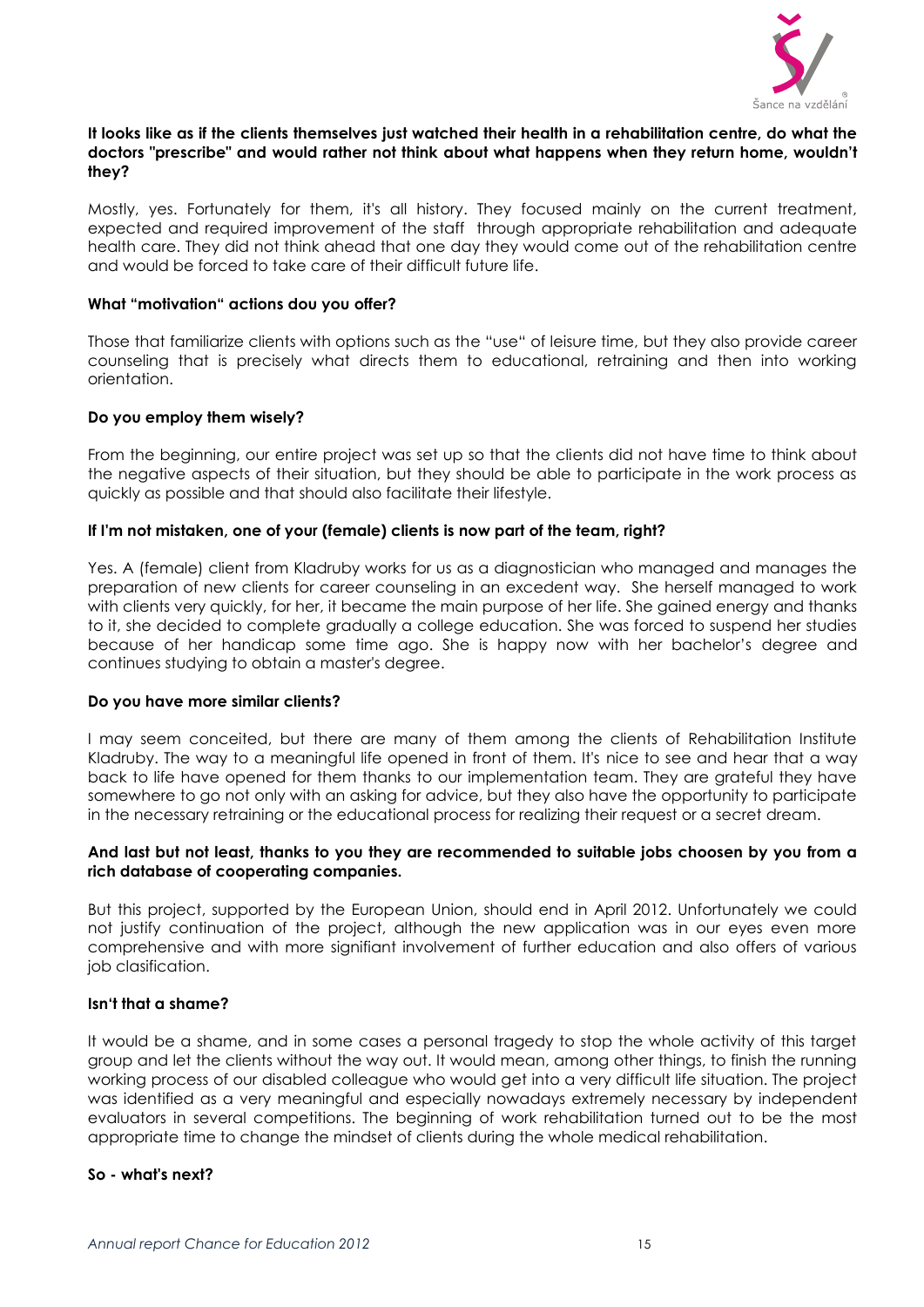

Our intention is obviously to raise funds to continue with the project for the Rehabilitation Institute Kladruby clients, but also to expand our activity into other rehabilitation centers across the country. To search for new companies willing to cooperate with us, to help finance activities that are truly unique here.

#### **HR Expert 19th April. 2012:**

Employment of Persons with Disabilities - Jitka Markova MA, personnel manager at Chance for Education NGO

Currently, we are experiencing a growing interest among employers of job opportunities that are especially designed for handicapped workers. In this context, HR officers are turning to us and our founder the Centre of Andragogy with an offer of cooperation. In this context, there are the employers both large and small, Czech and multinational corporations.

There are many reasons that lead to increased employer's attention **in creating these job offers**. For example, apart from the mandatory share payment or **the posibility of drawing contribution to support the employment of disadvantaged people**, we can see in practice the more frequent active approach to social responsibility of companies. Finally, we should mention the fact that employers want to **create suitable employment opportunities** for people with disabilities regardless of legislation or social responsibility. In a word, they want to help to a particular man.

#### **Work requirements**

Of course, a very important thing here is the meaningful and mutual relationship between the employer and the employee. In other words, first important thing is that the meeting of job requirements placed on the particular position have to work. I am thinking, of course, of the employer on the open labour market rather than a training program for persons with disabilities which allows you to learn new skills and contributes to the development of other areas.

#### **Length of working time**

People with disabilities often prefer part-time jobs. The employer may in fact find many valuable opportunities for mutual satisfaction. In this way, the development of the place where the worker is at work only a few days a week or every day in a reduced time can emerged. For example, part-time jobs proven very well in administrative positions dealing with department support in activities that would otherwise delay full-time workers from professional work. This include copying, creating simple documents and spreadsheets, entering data into databases, etc. Part-time jobs also found representation in manual work.

Also important is the way the job applicant look at it. Reduced working time gives one a space to find an appropriate load to his current state of health. It also allows the employee to balance daily workloads, for example, by rehabilitation, sufficient time for rest, etc. These factors contribute significantly to the fact that such employee will be reliable for the employer without increased work absence in the long term.

#### **Suitable jobs for people with disabilities, specific workplace conditions**

There are actually many suitable jobs for handicapped workers. If we realize that among people with disabilities are people with physical, intellectual, mental, sensory and other disability, we will see a wide range of professions that is offered. And if we also look at the diversity of education (vocational schools, special schools, high schools and colleges) the offer is very wide. Experience has shown that HR officers are sometimes embarrassed of the setting of specific conditions in the workplace and sometimes they feel even a little fear. The most common reasons include concerns about the time and financial demands.

In this context, I would like to mention one specific example from practice which can be an inspiration when setting the specific conditions in the workplace. This include work assistance offered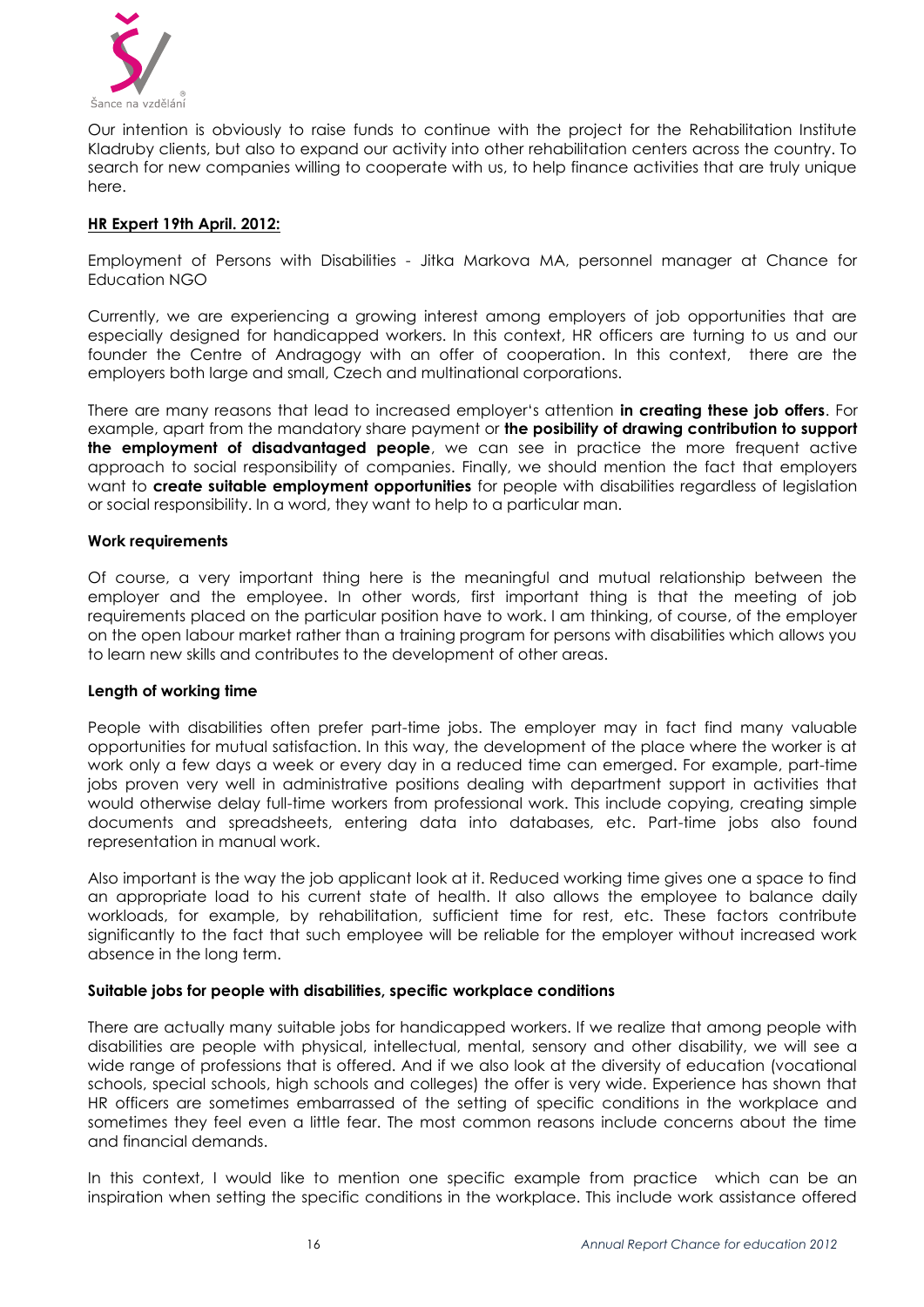

by some organizations engaged in promoting the integration of disabled people into the labour market. Assistance is provided free of charge and is used primarily for a new worker to manage the job requirements, and possibly as a communication support at workplace. Adequately set work assistance is very appreciated by employees and employers.

## **What to do when filling a job by a disabled person**

In connection with it, I would like to mention two examples of how to address the disabled person directly or through cooperation with organizations supporting persons with disabilities in the labour market.

- It is good for the HR officer to mention, except the requirements that are given for the job offered, the information in the job advertisment that the post is convenient for persons with disabilities. People with disabilities often do not respond to a job advert, where is not explicitly mentioned the possibility of work for handicapped people, although all the requirements of the job are completely fulfilled.
- Another option employers are increasingly using is the collaboration with organizations focused on promoting the employment of people with disabilities. This method provides HR officer many positive benefits, such as counseling on employment legislation people with disabilities (OZP), cooperation when identifying or even creating suitable jobs, individual approach when filling positions, support for setting specific conditions, etc.

Employers themselves can contact these organizations with an offer of cooperation. Or just be open, if you as an HR officers, are addressed by that organizations.

Let me give you one example how such cooperation can proceed. A lady who after a change in her health can move by a wheelchair turned to us. Our client cannot be employed in her original profession of a nurse, so we have identified several new jobs that follow her experience in a logical way. We also addressed the department of human resources of specific employers. After a mutual exchange of information among some of them we discovered that currently is not possible to fill a suitable position. But we were lucky, a leading worker of human resources department offered a parttime job on the basis of CV and cover letter in an information office.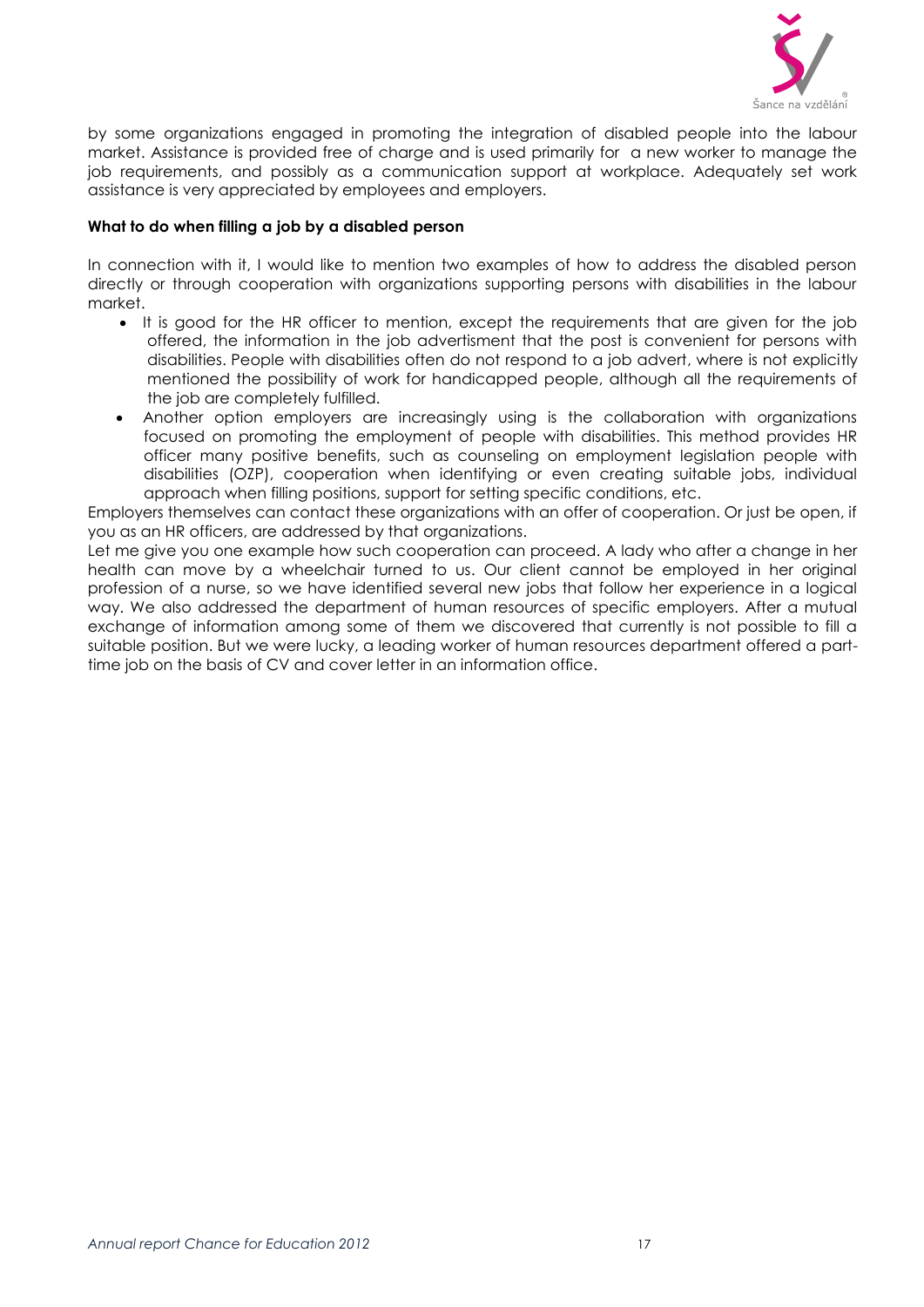

## **HN 11th October 2012 Press Release CIC (ČP):**

## **CZK 1,725,000 FOR RETURN OF THE INJURED BACK TO ACTIVE LIFE**

Every year in car accidents more than 25,000 people are injured, approximately 3,000 of them suffers a serious injury that requires long-term treatment and a following intensive support of the injured. A legendary music group Team headed by Paľo Habera along with the Czech Insurance Company decided to help the seriously injured motorists after accidents.

A series of concerts called Habera & Team Final Tour, supported by the Czech Insurance Company, culminated this year at the beginning of June. Concert tour to Czech and Moravian towns had an extraordinary response at the fans – 69,200 tickets has been sold. CZK 25 from each sold ticket will be donated for charity, which is CZK 1,725,000 in total. These financial resources will be devoted to nonprofit organizations Chance for Education NPO, which dedicates to involving people seriously injured after a crash back to an active life. "In all the concerts there was an extraordinary atmosphere and the fans were really wonderful. I have always wanted to play in front of a sold out O2 Arena, and this time we succeeded. Moreover, our fans with the support of the Czech Insurance Company helped the project, which makes sense at these times of alarming number of accidents, " says Pavol Habera, the frontman of Team. "While the accident happens very quickly, following treatment and rehabilitation of severe injuries takes many months, sometimes even years. Many clients remain confined to a wheelchair forever or their abilities to work are fundamentally limited. If a serious accident happened to them in their youth, further life is often completely meaningless for them. We help them not to surrender, to start a fight with adversity, to look for new life opportunities and just go on, " said Vlasta Krejčová, the executive director of Chance for Education NPO and adds: " While there are similar programs supported by a state in Western Europe, our program is unique and stands on a partnership with the Czech Insurance Company here in the Czech Republic. I would therefore thank the CIC Foundation (Nadace ČP) and the music group Team for help. "

The Return to Life Program implements the Chance for Education NGO in a partnership with the Czech Insurance Company either in rehabilitation centres or in the place of permanent residence of clients whose life changed in one moment after a serious car accident or serious illness atack. Individual psychotherapy, career counseling and retraining courses are part of the programme for these people to be successful in the new situation, to be self-sufficient and to be the least dependent on external assistance. Every year hundreds of people go through the programme. Support of the Return to Life Program is one of the key priorities of the CIC Foundation (Nadace ČP) which helps in fulfilling the mission of the Czech Insurance Company.



*Cheque handover to the Czech Insurance Company Foundation*

#### **Prague magazine 1st November 2012:**

**The Czech Insurance Company – Chance for Education NGO (founded by the Centre of Andragogy)**

**It is the largest insurance company in the Czech market, celebrating the 185th anniversary of the founding this year, insures almost all areas of our life, supporting culture and sport, has its Foundation,**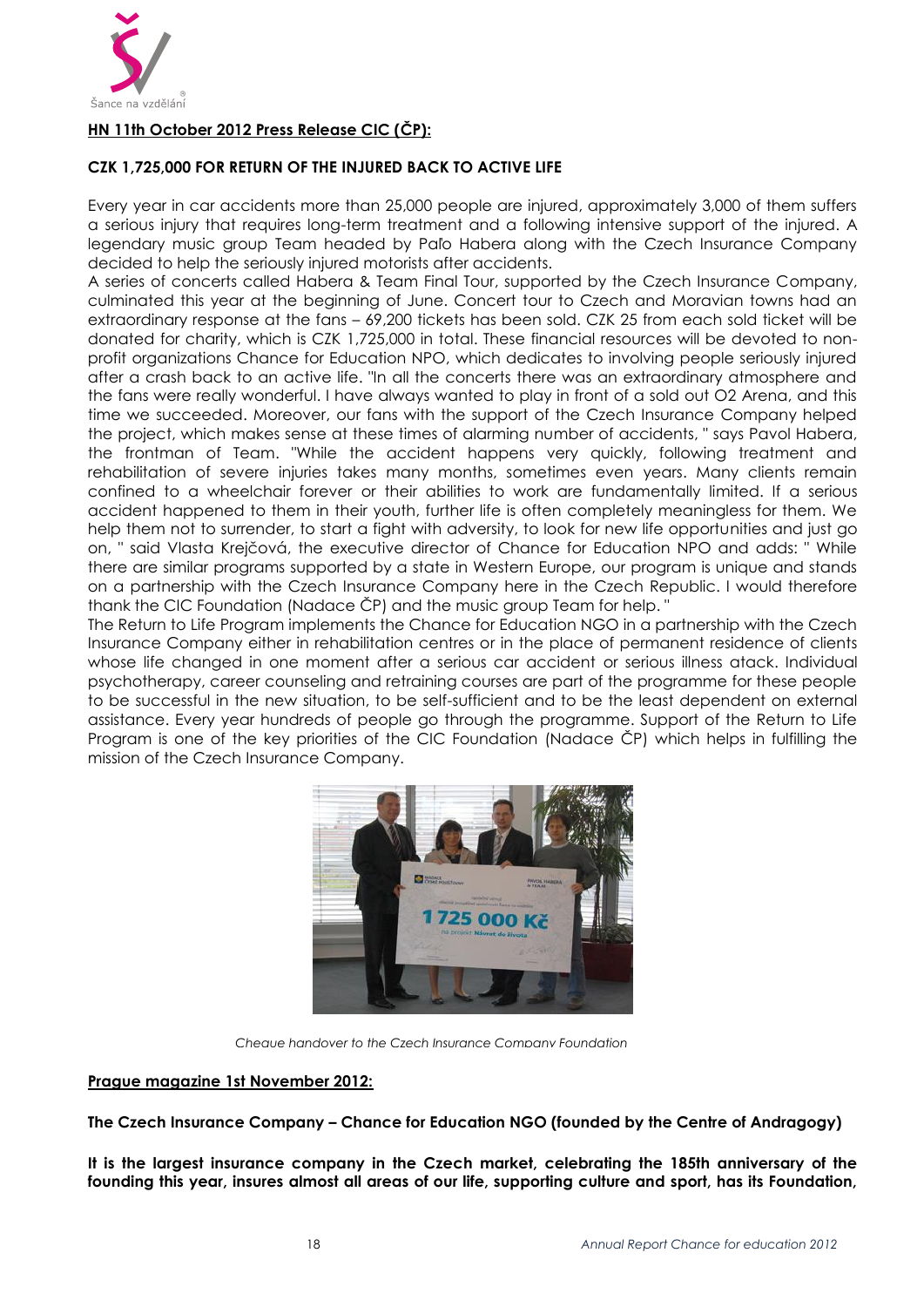

**supports many charitable and prevention programs, and this year decided to cooperate with Chance for Education .**

**It calls itself...**

#### **THE CZECH INSURANCE COMPANY**

On the profile page of the insurance company we have read that the mission of this traditional leader in the market is to help people at key moments of their lives. We would probably expect it from such insurance company; the programme of integrating the severely injured person involved in the acciden back to an active life is a pleasant surprise, and this programme is implemented through the Chance for Education NGO. During their treatment in rehabilitation centers or afterwards at home, this organization provides individual psychotherapy, career counseling and retraining courses for these people to be successful in the new situation, to be self-sufficient and to be the least dependent on external assistance in a new life situation.

#### **Our questions were answered by Jana Ritterová from the union of liquidation of health damage.**

#### **Mr. directress , there are surely many offers of cooperation among the applicants so why have you chosen generally beneficial cooperation with Chance for Education ?**

CFE's (ŠnV) activity profile best fit to our ideas about further development of the specific activities of the Czech Insurance Company focused on helping clients with severe permanent damage to health, who finds himself in a difficult situation. We were convinced by present results of CFE (ŠnV), personal enthusiasm and high professionalism of all staff and their ability to offer services directly in a rehabilitation centre at the moment when patients have started to realize the pitfalls of their new life.

"While the accident happens very quickly, following treatment and rehabilitation of severe injuries takes many months, sometimes even years. Many clients remain confined to a wheelchair forever or their abilities to work are fundamentally limited. If a serious accident harend to them in their youth, further life is often completely meaningless for them. We help them not to surrender, to start a fight with adversity, to look for new life opportunities and just go on, " said Vlasta Krejčová, the executive director of Chance for Education NGO and adds: " While there are similar programs supported by a state in Western Europe, our program is unique and stands on a partnership with the Czech Insurance Company here in the Czech Republic.

#### **How does the cooperation with Chance for Education NGO look like?**

We cooperate with CFE (ŠnV) mostly in the social and vocational rehabilitation, whose aim is to find a new job for clients that will match their qualifications and health within the support of the possible retraining. Either clients of the Czech Insurance Company or general public can enter the Return to Life Programme. Every year hundreds of people pass the program.

#### **Can you name any significant or well-known personality which have recently passed with success Return to Life programme?**

We do not make any difference in approach between known and unknown people - the important thing is what will be the result and how the clients will be satisfied with that result. There are many clients to whom we fully took account of their specific needs and thus opened up the posibility within an individual approach to compensation, which would not be noticed by them during the standard liquidation process, they woul not even know how to deal with it. The success of the program measures the percentage of people that have successfully managed to integrate to an active life. Individual names of the Return to Life Programme clients cannot be said, we are of course bound by the law protected personal data.

#### **According to what you choose from the offers for cooperation in this area?**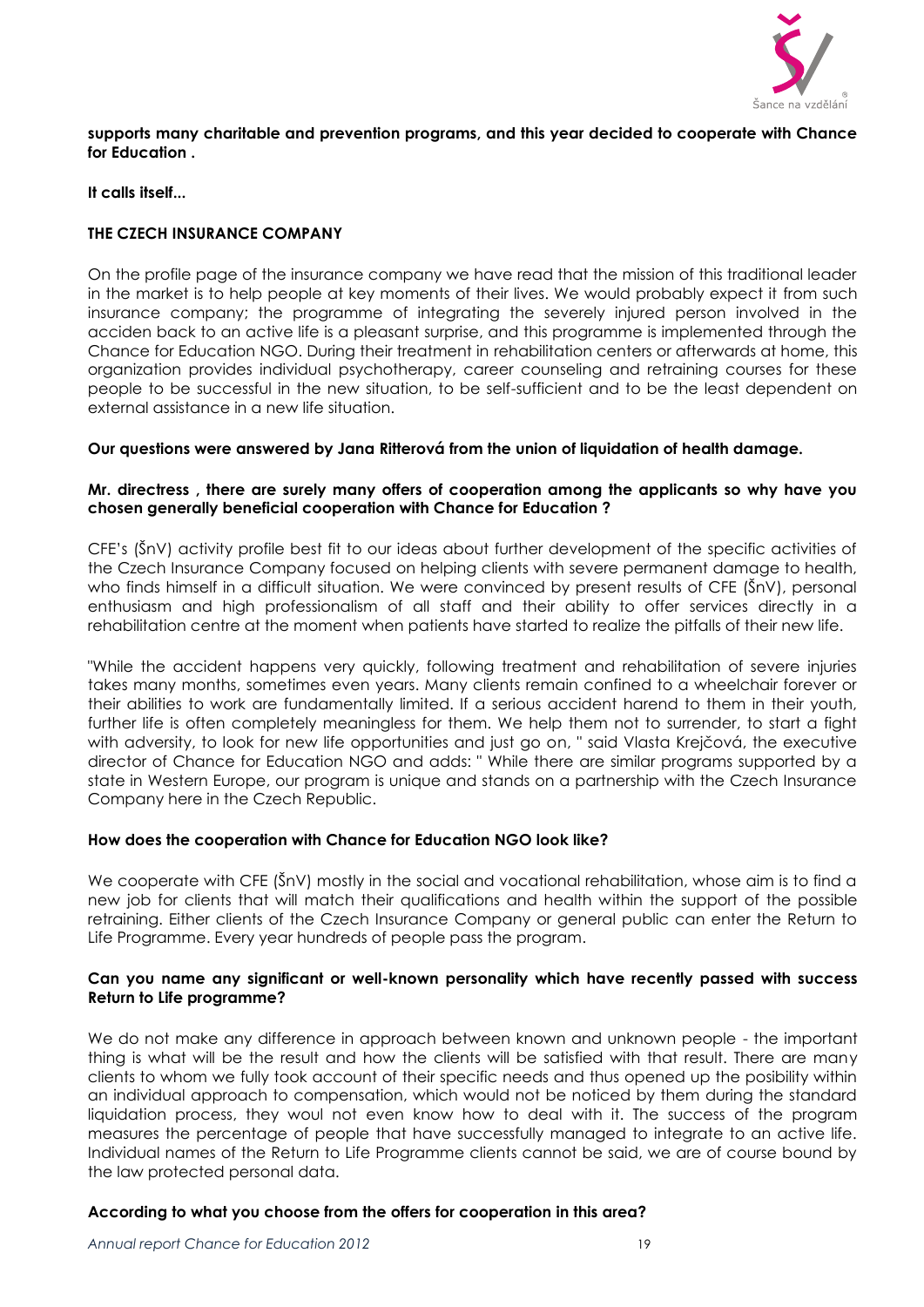

 Liquidation of insured events from the insurance of liability for health damage is always a very sensitive matter. We work with a number of external partners and we choose them very carefully. Cooperation with the Chance for Education NGO is unique in this context. In addition, this year we managed to convince to cooperate the popular Pal'o Habera music group Team promoting the Return to Life Programme in series of concerts, and together with the Czech Insurance Company Foundation contributed to its realization by amount of CZK 25 with each ticket sold - it was CZK 1,725,000 in total!

#### **The director often has the best service at its company, if necessary. Have you ever taken advantage of it?**

I am proud of the fact that the Czech Insurance Company have dedicated to this issue for a long time. So far, fortunately, I can say that "The blacksmith's mare go barefoot," but I'm sure that in an emergency the Return to Life Programme will help me the same way, whether I'm a director or an employee. My work is not decreasing. Police statistics show that the number of victims of car accidents have risen. In 2011, the police investigated 75,137 accidents in total. 707 people have died, 3,092 people were seriously injured and 22,519 people were slightly injured. In comparison with 2010, the number of seriously injured have increased by 269 persons (9.5%), the number of slightly injured have increased by 909 persons (4.2%). That seriously injured persons are mostly clients of our program.

#### **How long have you been working in the CIC (ČP)? Why did you choose this one? Would you change the job?**

I joined the Czech insurance company in 1982 after a maternity leave. After a few years I wanted to go back to court (I'm a lawyer), but somehow I "get stuck" and it has continued to these days – I have worked at a number of different positions in the field of the insurance of responsibility for damage. The Czech Cnsurance Company is an emotional thing for me. I certainly would not change.

#### **What does it come to your mind every time you start with a new activity, if you choose to support new projects? Does they always meet all your expectations?**

I always use the same drive and conviction when concerning new activities as soon as I take them as my own, and I'm usually lucky to have great colleagues. My expectations are largely fulfilled - I guess I'm extremely lucky at my work.

#### **Chance for Education NGO and its assistance to the disabled is a very demanding job requiring a lot of effort, expertise and patience of all involved, while not always brings the desired result immediately. Such long-distance run. Do you prefer it to sprint?**

The issue of health damages is, more than anything else, a long time problem. The number of severely injured people have been increasing every year, although the reasons for these accidents are almost always the same – dealing most often with traffic accidents, falls from heights, falls after a collision on skis or unsuccessful jumps into the water. These people are waiting for rehabilitation at rehabilitation centres for weeks after a demanding surgery, and then the rehabilitation takes (e.g. in case the spinal injury) even several months. At this time we try to help and addressed them. Some may find a new job within a year or two after the accident, others may never. It is not definitely a sprint, although many of the wounded would certainly like sprinting again soon. Lasting values or a meaningful target can be achieved only by thorough patient everyday work and by systematic approach. To help our clients being able to go on.

## **7. International conferences, competitions and awards**

#### **Participation at the 12th Conference - Widdening Access, Euroguidance, Vienna, Austria, 16th - 17th October 2012**

Chance for Education NGO participated in the conference "Widdening Access" thanks to the invitation of Euroguidance Vienna. The conference was a workshop where the NGO had its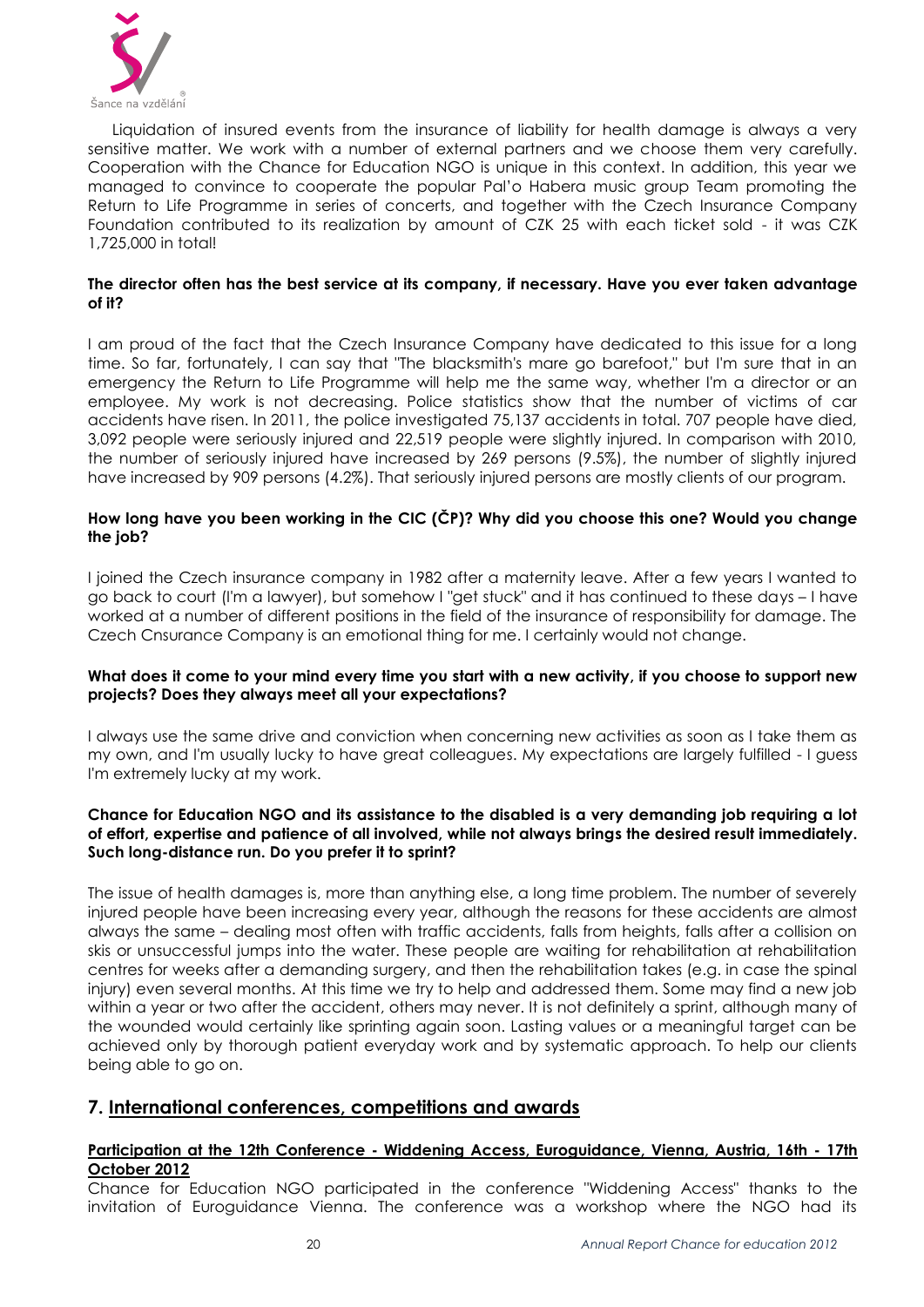

informative stand. There was a great interest in the work of our NGO (o.p.s.) by similarly oriented foreign companies.

Conference Objective: Career counseling for specific groups of people Participants: Ing. Petra Michaličková, Vlasta Krejčová

#### **Competition - Project Manager of the Year 2012 - Charitable Project of the Year**

Project Manager of the Year Competition is held by the organization of project managers in the Czech Republic, Project Management Company (SPŘ, o.s.), in cooperation with the publishing house Economia, Ltd. with the support of the Czech Television, Centre for Contemporary Art DOX and the artist Bořek Šípek.,

The mission of the competition is to evaluate the most important and successful project managers, manageress and the projects themselves in public, private and non-profit sector across all sectors in the country. Competition introduced a project management trends and brought current view of what was happening in the world of projects.

Five finalists participated in the gala evening competition for the title of Project Manager 2012 in the category of **Charitable project 2012** that took place on 9th October in the DOX Centre for Contemporary Art. The **Chance for Education NGO was among them with the registered project funded by ESFCR " Client Support by Rehabilitation Institute Kladruby in their social rehabilitation."**

Within the programme of the gala, finalists presented themselves with their projects in an original way only a limited number of 15 images were available to be shown to the jury and the public and a maximum of 15 seconds was allowed to speak about each image.

The winner of the category the Charitable Project of the Year became the project www.alberttriatlontour.cz - sports project for children from children's homes. The creator of this project is Tomáš Slavata.



*Project Manager 2012*

#### **Competition - Czech National Award for Social Responsibility of Organizations – December 2012**

At the award ceremony in the Spanish Hall of the Prague Castle in December 2012, the best companies and organizations were awarded in the National Quality Award of the Czech Republic and the National Award of the Czech Republic for Social Responsibility of Organizations (CSR) programmes.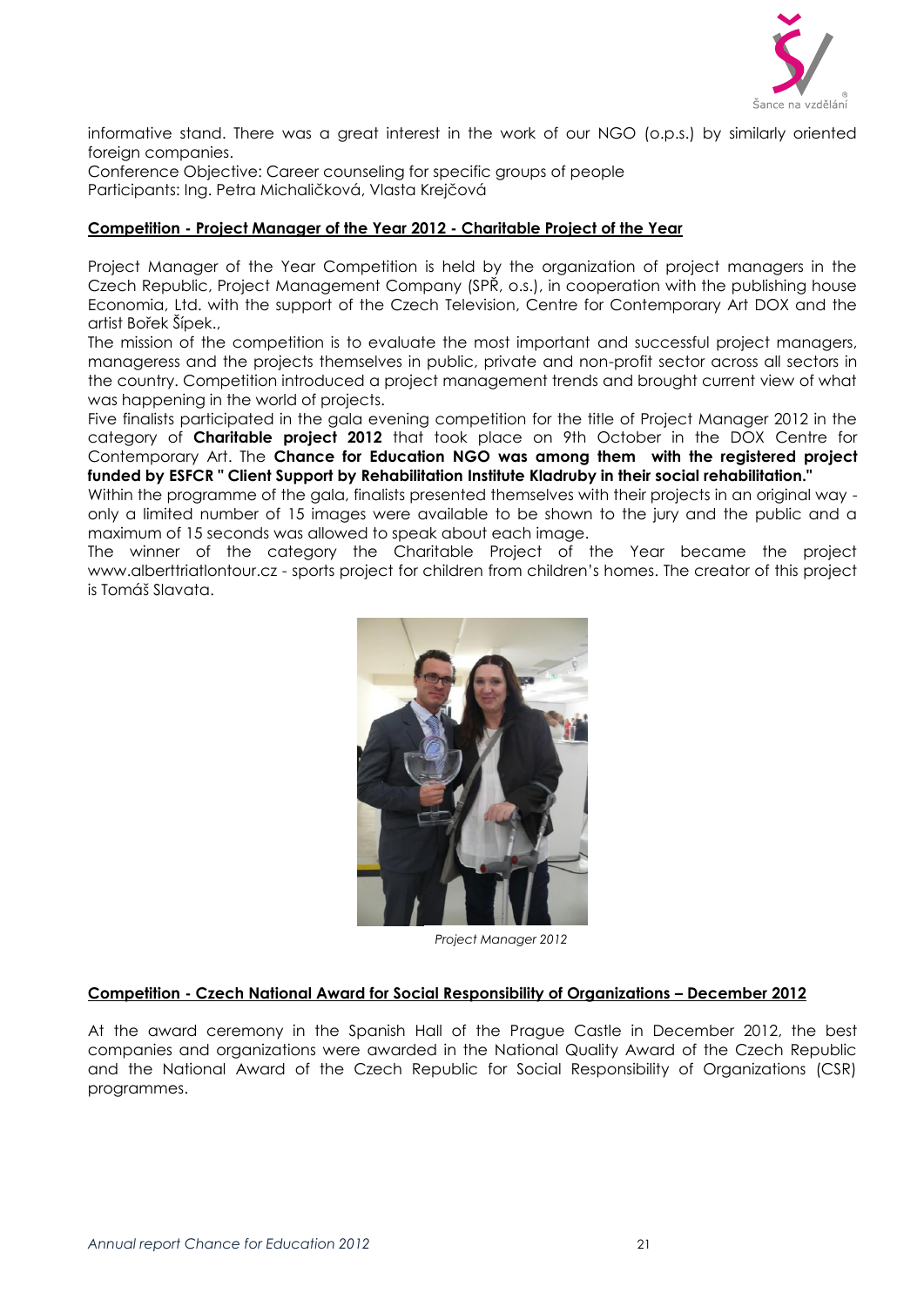



*National Award of the Czech Republic*

In a public sector, the Diocesan Charity Ostrava - Ostrava, Třinec, Municipality of Třinec, Secondary Technical School and Technical Vocational School , Třemošnice, and Chance for Education NGO (ŠnV) gained the right to use the title of "Socially responsible organization"

As in other countries of the world, the leaders of the Czech Republic and other important public figures came to award the National prizes.

"Of course we cannot expect that thousands of companies would immediately participate in the National Quality Award competition. This participation is too difficult. It changes many well-established procedures in a company, it requires vision, strategy preparation and a lot of work. At the end, however, is a stronger and more competitive company with better economic results and this should be the interest of every entrepreneur. Therefore, we believe that the Czech companies shall accept this assistance offered, " said Jan Taraba.

"Getting a prize we award, of course, requires much more effort than just to send the application and a half page profile or a financial accounts as in case of many other competitions.

On the other hand we offer significant value added for it: we provide participants the tools that lead the firm to bigger competitiveness, to improvement, to business excellence. Participation in National Award programme will strengthen the company, enhance competitiveness and substantially improve its financial outcomes, " said Alena Plášková.

#### **Competition - Visionaries 2012 - December 2012**



*Visionaries 2012*

CzechInno Association in collaboration with partners prepared the project of Visionaries 2012 under the auspices of the Ministry of Industry Trade whose purpose is to reward innovative achievements in the Czech business. The project aims to promote the Czech innovative companies and to highlight ideas that led to the development of the company, and at the same time achieved a significant technological, social or economic contribution to society.

The project continues in the philosophy of the European strategy EU 2020 strategy and the Strategy of International Competitiveness of the Czech Republic for the period 2012 - 2020, in which an innovation and a shift towards a knowledge economy play an important role as a mean to increase the competitiveness of Czech companies. "The goal of our project was to find and show companies and entrepreneurs with a visionary approach to business who went with their ideas above the average of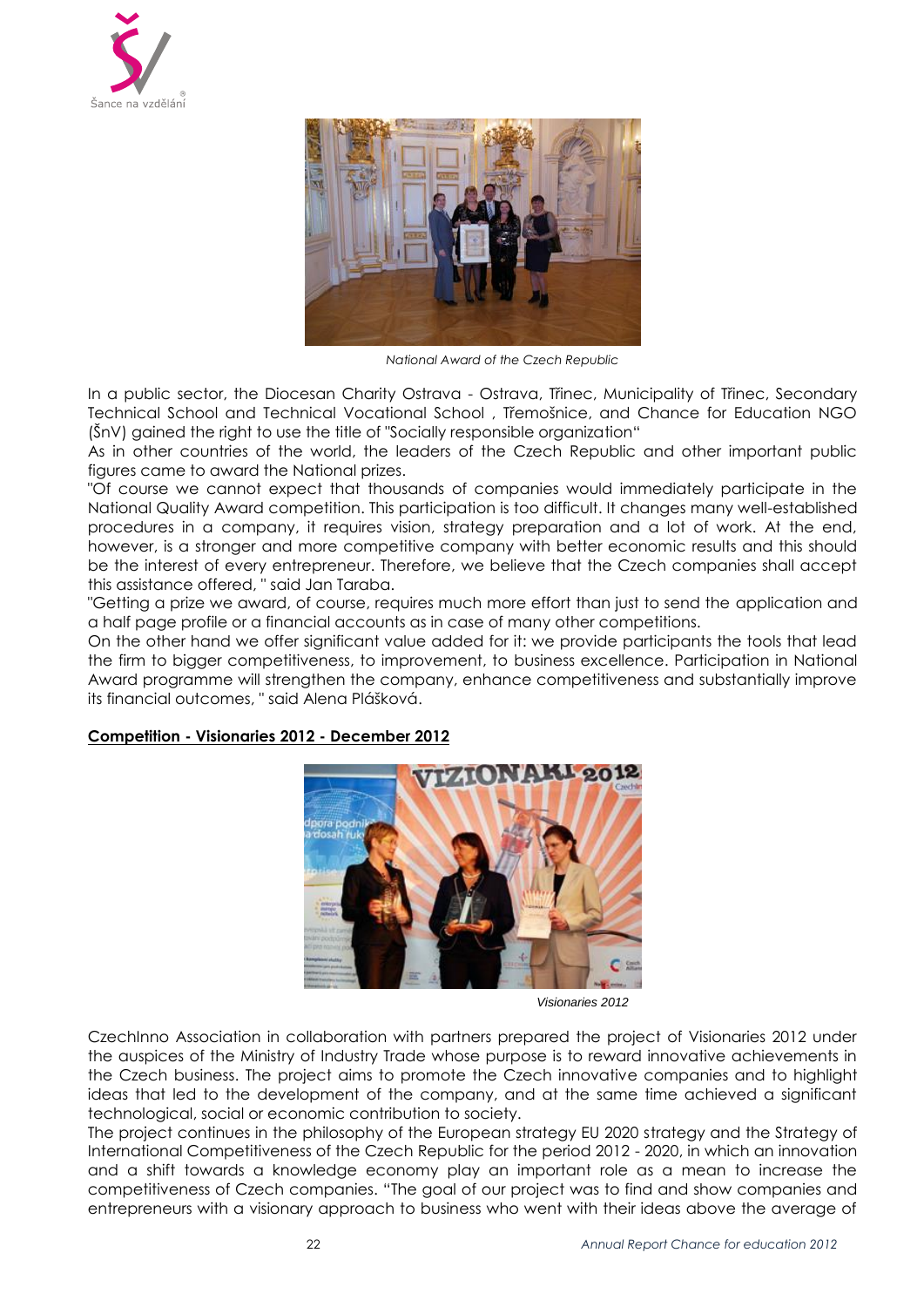

entrepreneurial ingenuity," says David Kratochvíl, the chairman of the Board of Management of CzechInno Association. The organizers decided to award six of the dozens of registered companies for economic, social and technological benefits. Special award was received by the Chance for Education NGO for social benefits consisting of the project of Client Support by Rehabilitation Institute Kladruby of future social rehabilitation, which actively helps to prevent social and labour elimination of the clients of this rehabilitation centre. The Visionaries 2012 project is being implemented under the auspices of the Ministry of Industry and Trade.

## **8. Feedback from our clients**

#### .............................................

#### Dear Sir,

I would like to thank you by these lines for the care I have received during my long stay in the RI Klatruby. I was accommodated in the sixth department in a room that matched the several star hotel by its comfort and cleanliness. For the patient who was hospitalized for six months, it was a wonderful change. Amazing nurse care, physiotherapists expertise and excellent professional and human approach of doctors helped me to return to my life. I would like to highlight the work of Barbora Stöckel BA from the Chance for Education who helped me to overcame despair and to be well informed when dealing with the Social Security Administration (OSSZ). She also showed me new ways of starting career .

#### **Jaroslava from České Budějovice**

#### ………………………………………

The disease can be perceived as a challenge to change the way of life, or to reconstruct our value orientation. Then, however, it can be seen even as an opportunity given to us on our life journey. It allows us the other and often completely unexpected perspective on what surrounds us and what is a part of our daily life. It's only up to us how we can take advantage of that opportunity.

#### **Bc.Barbora Stöckel**

………………………………………

#### Hello,

I would like to share my experience with an employment and putting up with disabilities. I definitely do not dare to say that I can advise someone. We are all individuals and certainly there are many people whose situation is far more complex. I'm facing the (congenital) cerebral palsy of kvadruparetic type. I've been struggling with the restrictions arising from this diagnosis all my life, a "life twist" due to the of injury or illness didn't occur to me. Although I've never gotten the experience of what was it like to dance, play soccer, etc., but on the other hand, I could "count on" my handicap since childhood, there was a possibility to adapt my life planning. It was obvious I would not be able to remain living in the village, where I came from, but after a high school I moved to Prague, where there were bigger opportunities of studying, independence and employment. For all those who are afraid or hesitating whether to look for a job or accept the offer: Go for it! You won't know if you can make it without trying it. You can always stay and "sit at home", but I think that at least it's worth trying. I won't give anyone false hope, how simple is it, how everyone is waiting for you and everyone is just trying to help. It's not like that, but there are more and more companies and institutions that allow the employment of the disabled. If a person makes efforts and is not afraid of the first rousal, it is not unrealistic to find a job even with a handicap. And most importantly - it's all about people. After a timid beginnings everything somehow settles down and you can live a normal working life. At least that's my experience. The current job is one of my few ones in a row (moving, graduation, but there was also a few thing I didn't want to do), so I dare to say, that it was not a coincidence. Starting work is certainly uneasy, but what in life is? So my recommendation is definitely not to be afraid and to try it! **Miroslav**

## **9. Other registered project**

In 2012, the company obtained a grant due to the application **within the call no. 3 for GP - Area of Support 3.2 OPVK**: "Competence of trainers in Medical Education"

The project, funded by the ESF Czech Republic through the Operational Programme of Education for Competitiveness, ends on 31th October 2013.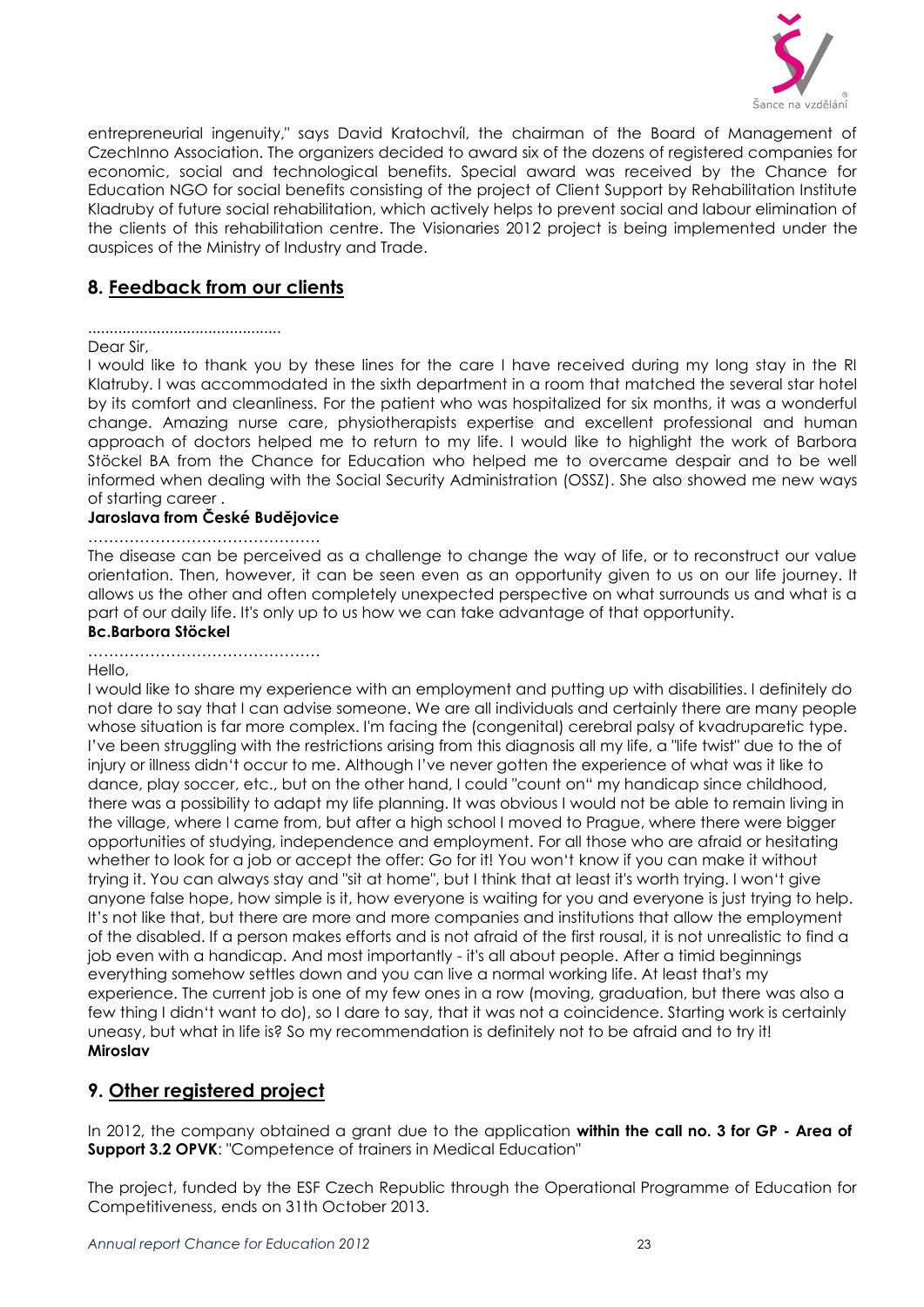

**Project location**: Hradec Králové Region

**Budget:** The total amount of the grant is CZK 2,113,860

**Project objectives:** The main objective of the project is to extend, complement and develop the knowledge, skills and competence of lecturers working in further specialized training in health care with an emphasis on new trends and practices in andragogic didactics, which is linked to the psychological, pedagogical, sociological and economic fields.

#### **Partial objectives:**

- to propose a model of comprehensive education of teachers in their professional skills, including the content and form of study

- to create study and methodological materials in written and e-learning version
- to realize a pilot training of every module

- to evaluate the progress and effectiveness of pilot training and edit the content and the form of individual modules based on that evaluation

- to train successfully 30 participants planned in the project

- to accredit a training program for medical education

To achieve the objective, a brand new educational program focused on this particular target group will be created, a further education of this group is not systematically arranged and an offer of educational institutions is not sufficient. After a formativ of an educational programme, an implementation phase will follow, which will be regularly evaluated and a content can be adjusted to the requirements of the target groups and evaluation results. After completion of the project, that educational programme will be included in the offer of education of the Chance for Education and offered in all regions of the Czech Republic.

# **10. The balance sheet projects of CFE (ŠnV)**

## **The total amount of expenses in 2012 was CZK 3, 385, 000 of which the expenses were:**

1. related to the implementation of the project "Support of clients of the Rehabilitation Institute Kladruby for their future social rehabilitation " Reg. No. CZ.1.04/2.1.01/44.00095 (hereinafter referred to as the Project Kladruby) amounted to CZK 777,000 (costs covered by the grant of MLSA)

2. related to the implementation of the project "Competence of lectors for medical education" Reg. No. CZ.1.07/3.2.10/03.0021 (hereinafter referred to as the Project LVZ) amounted to CZK 596,000 (costs covered by the grant from the Hradec Králové Region)

3. related to the implementation of the programme granted by the Czech Insurance Company Foundation (hereinafter referred to as the Project NF ČP) amounted to CZK 1,913,000

4. related to the fulfilment of community services amounted to CZK 99,000

5. over the period given, there were no costs to be payed to the legal representative (statutory director) and to the remuneration of the management and supervisory board

## **The total revenue in 2012 amounted to CZK 3,573,000 of which the expenses were:**

1. within the main activity - a donation of CZK 100,000 was received

2. within the main activity - other revenue of CZK 3,000

3. within the Project Kladruby, an adequate amount of money was charged to income equal to the subsidy expenses spent on direct and indirect costs in 2012 - CZK 874,000

4. within the Project LVZ, an adequate amount of money was charged to income equal to the subsidy expenses spent on direct and indirect costs in 2012 – CZK 596,000

5. within the Project NF ČP, the financial contribution in amount of CZK 2,000,000 was charged to the income